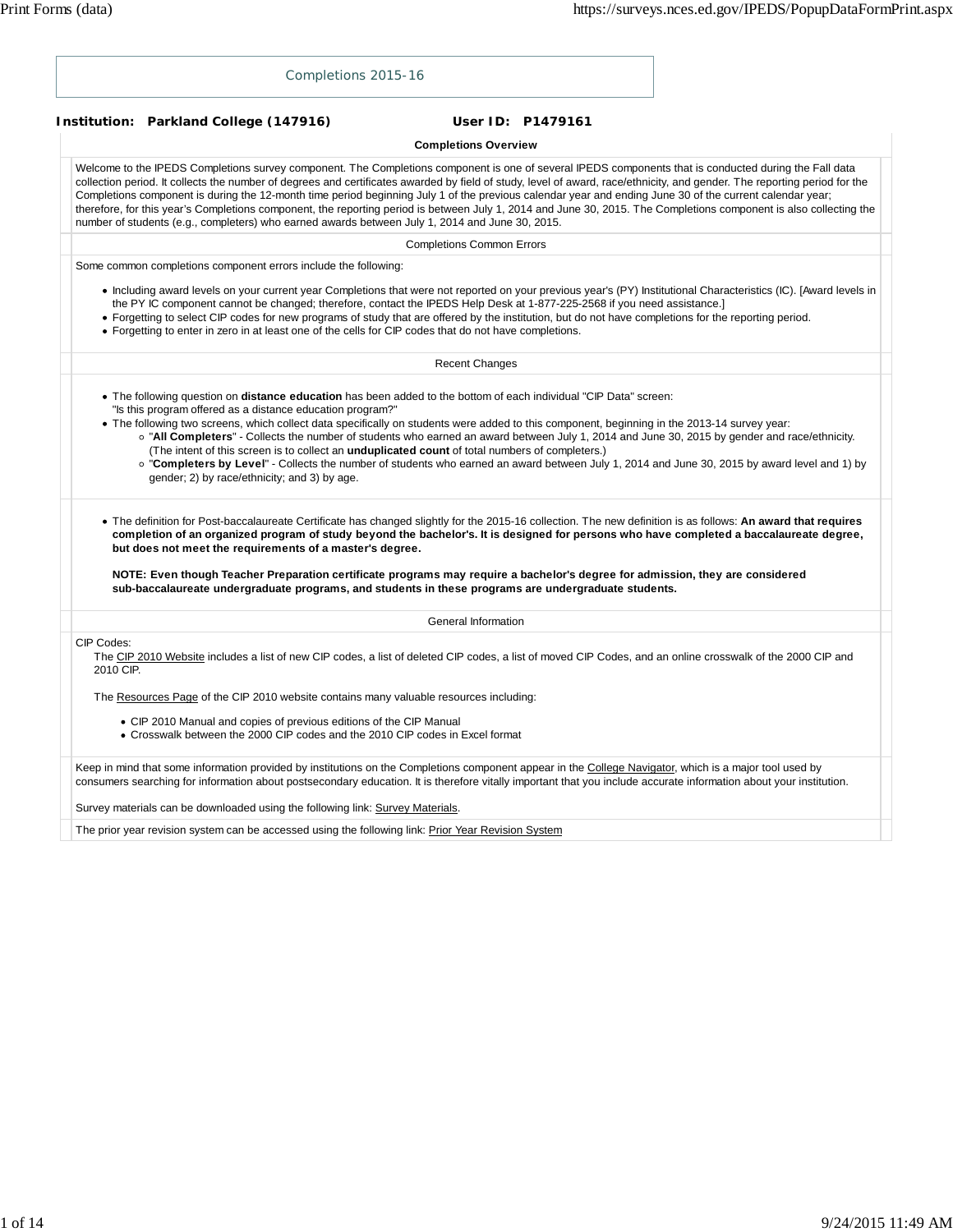### **Completions CIP Data**

| <b>CIPCODE</b>                                             | Award<br>Level                  | Major | Gender         | Non<br>Resident<br>Alien   | Hispanic<br>/ Latino       | American<br>Indian or<br>Alaska<br>Native | Asian         | Black or<br>African<br>American | Native<br>Hawaiian<br>or Other<br>Pacific<br>Islander | White             | Two or<br>more<br>Races | Race/<br>ethnicity<br>unknown | Total                          | distance<br>education<br>program |
|------------------------------------------------------------|---------------------------------|-------|----------------|----------------------------|----------------------------|-------------------------------------------|---------------|---------------------------------|-------------------------------------------------------|-------------------|-------------------------|-------------------------------|--------------------------------|----------------------------------|
| 01.0101                                                    | 2 - Awards of                   |       | Men            | 0                          | 0                          | 0                                         | 0             | 0                               | 0                                                     | 0                 | 0                       | $\mathbf 0$                   | $\mathbf 0$                    |                                  |
| Agricultural Business and<br>Management, General           | at least 1 but<br>less than 2   | 1     | Women          | $\mathbf 0$                | $\mathbf 0$                | 0                                         | $\mathbf 0$   | 0                               | $\mathbf 0$                                           | 1                 | 0                       | $\mathbf 0$                   | 1                              |                                  |
|                                                            | academic<br>years               |       | Total          | 0                          | 0                          | 0                                         | 0             | 0                               | $\mathbf 0$                                           | 1                 | 0                       | $\mathbf 0$                   | 1                              | No                               |
| 01.0101                                                    | 3 - Associate's                 |       | Men            | $\mathbf 0$                | $\mathbf 0$                | 0                                         | 0             | 1                               | 0                                                     | 12                | 0                       | $\mathbf 0$                   | 13                             |                                  |
| Agricultural Business and<br>Management, General           | degree                          | 1     | Women          | 0                          | $\mathbf 0$                | 0                                         | 0             | $\mathbf 0$                     | 0                                                     | 3                 | 0                       | 0                             | 3                              |                                  |
|                                                            | 3 - Associate's                 |       | Total<br>Men   | $\mathbf 0$<br>$\mathbf 0$ | $\mathbf 0$<br>$\mathbf 0$ | 0<br>0                                    | 0<br>0        | $\mathbf{1}$<br>0               | 0<br>0                                                | 15<br>0           | 0<br>0                  | $\mathbf 0$<br>$\mathbf 0$    | 16<br>$\mathbf 0$              | No                               |
| 01.0102<br>Agribusiness/Agricultural                       | degree                          | 1     | Women          | $\mathbf 0$                | $\mathbf 0$                | 0                                         | 0             | $\mathbf 0$                     | 0                                                     | 0                 | 0                       | $\mathbf 0$                   | $\mathbf 0$                    |                                  |
| <b>Business Operations</b>                                 |                                 |       | Total          | $\mathbf 0$                | $\mathbf 0$                | 0                                         | 0             | 0                               | 0                                                     | 0                 | 0                       | $\mathbf 0$                   | $\mathbf 0$                    | No                               |
| 01.0106                                                    | 3 - Associate's<br>degree       | 1     | Men<br>Women   | $\mathbf 0$<br>0           | $\mathbf 0$<br>$\mathbf 0$ | 0<br>0                                    | 0<br>0        | $\mathbf 0$<br>$\mathbf 0$      | 0<br>0                                                | $\mathbf{1}$<br>0 | 0<br>0                  | $\mathbf 0$<br>$\mathbf 0$    | $\mathbf{1}$<br>$\mathbf 0$    |                                  |
| Agricultural Business Technology                           |                                 |       | Total          | $\mathbf 0$                | 0                          | 0                                         | 0             | 0                               | 0                                                     | 1                 | 0                       | $\mathbf 0$                   | 1                              | No                               |
| 01.0204                                                    | 1 - Awards of                   |       | Men            | 0                          | 0                          | 0                                         | 0             | 0                               | 0                                                     | 0                 | 0                       | $\mathbf 0$                   | $\mathbf 0$                    |                                  |
| <b>Agricultural Power Machinery</b><br>Operation           | less than 1<br>academic year    | 1     | Women<br>Total | 0<br>$\mathbf 0$           | 0<br>$\mathbf 0$           | 0<br>0                                    | 0<br>0        | 0<br>0                          | 0<br>0                                                | 0<br>0            | 0<br>0                  | $\mathbf 0$<br>$\mathbf 0$    | 0<br>$\mathbf 0$               | No                               |
| 01.0204                                                    | 3 - Associate's                 |       | Men            | $\mathbf 0$                | 0                          | 0                                         | 0             | 0                               | 0                                                     | 9                 | 0                       | $\mathbf 0$                   | 9                              |                                  |
| <b>Agricultural Power Machinery</b>                        | degree                          | 1     | Women          | $\mathbf 0$                | $\mathbf 0$                | 0                                         | 0             | 0                               | 0                                                     | 0                 | 0                       | $\mathbf 0$                   | $\mathbf 0$                    |                                  |
| Operation                                                  |                                 |       | Total          | $\mathbf 0$                | $\mathbf 0$                | 0                                         | 0             | 0                               | 0                                                     | 9                 | 0                       | $\mathbf 0$                   | 9                              | No                               |
| 01.0307<br>Horse Husbandry/Equine                          | 2 - Awards of<br>at least 1 but |       | Men            | $\mathbf 0$                | $\mathbf 0$                | 0                                         | $\Omega$      | 0                               | 0                                                     | 0                 | $\overline{0}$          | $\mathbf 0$                   | $\Omega$                       |                                  |
| Science and Management                                     | less than 2                     | 1     | Women          | $\mathbf 0$                | $\mathbf 0$                | 0                                         | 0             | 0                               | 0                                                     | 1                 | 0                       | $\mathbf 0$                   | 1                              |                                  |
|                                                            | academic<br>years               |       | Total          | 0                          | $\mathbf 0$                | 0                                         | 0             | 0                               | 0                                                     | 1                 | 0                       | $\mathbf 0$                   | 1                              | No                               |
| 01.0307                                                    | 3 - Associate's                 |       | Men            | 0                          | 0                          | 0                                         | 0             | 0                               | 0                                                     | 0                 | 0                       | 0                             | 0                              |                                  |
| Horse Husbandry/Equine                                     | degree                          | 1     | Women          | $\mathbf 0$                | $\mathbf 0$                | 0                                         | 0             | 0                               | 0                                                     | 0                 | 0                       | $\mathbf 0$                   | $\mathbf 0$                    |                                  |
| Science and Management                                     | 3 - Associate's                 |       | Total<br>Men   | $\mathbf 0$<br>$\mathbf 0$ | $\mathbf 0$<br>0           | 0<br>0                                    | 0<br>0        | 0<br>0                          | 0<br>0                                                | 0<br>2            | 0<br>0                  | $\mathbf 0$<br>$\mathbf 0$    | $\mathbf 0$<br>2               | No                               |
| 01.0605<br>Landscaping and                                 | degree                          | 1     | Women          | 0                          | 0                          | 0                                         | 0             | 0                               | 0                                                     | 1                 | 0                       | $\mathbf 0$                   | 1                              |                                  |
| Groundskeeping                                             |                                 |       | Total          | $\mathbf 0$                | $\mathbf 0$                | 0                                         | 0             | 0                               | 0                                                     | 3                 | 0                       | $\mathbf 0$                   | 3                              | No                               |
| 01.0608                                                    | 1 - Awards of<br>less than 1    |       | Men            | $\mathbf 0$                | 0                          | 0                                         | 0             | 0                               | 0                                                     | 0                 | 0                       | $\mathbf 0$                   | $\mathbf 0$                    |                                  |
| <b>Floriculture/Floristry Operations</b><br>and Management | academic year                   | 1     | Women<br>Total | 0<br>0                     | 0<br>$\mathbf 0$           | 0<br>0                                    | 0<br>0        | 0<br>$\mathbf 0$                | 0<br>0                                                | 0<br>0            | 0<br>0                  | 0<br>$\mathbf 0$              | $\mathbf 0$<br>$\mathbf 0$     | No                               |
| 09.0701                                                    | 3 - Associate's                 |       | Men            | $\mathbf 0$                | $\mathbf 0$                | 0                                         | 0             | 2                               | 0                                                     | 0                 | 0                       | $\mathbf 0$                   | $\overline{\mathbf{c}}$        |                                  |
| Radio and Television                                       | degree                          | 1     | Women          | 0                          | $\mathbf 0$                | 0                                         | 0             | 0                               | 0                                                     | 0                 | 0                       | $\mathbf 0$                   | 0                              |                                  |
| 09.0702                                                    | 1 - Awards of                   |       | Total<br>Men   | $\mathbf 0$<br>0           | $\mathbf 0$<br>1           | 0<br>0                                    | 0<br>0        | $\overline{2}$<br>0             | 0<br>0                                                | 0<br>0            | 0<br>0                  | $\mathbf 0$<br>$\mathbf 0$    | $\overline{c}$<br>$\mathbf{1}$ | No                               |
| Digital Communication and                                  | less than 1                     | 1     | Women          | 0                          | $\mathbf 0$                | 0                                         | 0             | $\mathbf 0$                     | 0                                                     | 0                 | 0                       | $\mathbf 0$                   | 0                              |                                  |
| Media/Multimedia                                           | academic year                   |       | Total          | $\mathbf 0$                | 1                          | 0                                         | 0             | $\mathbf 0$                     | 0                                                     | 0                 | 0                       | $\mathbf 0$                   | 1                              | No                               |
| 09.0702                                                    | 3 - Associate's<br>degree       |       | Men<br>Women   | 0<br>$\Omega$              | $\mathbf 0$<br>$\Omega$    | 0<br>$\Omega$                             | 0<br>$\Omega$ | 1<br>1                          | 0<br>$\Omega$                                         | 7<br>1            | 0<br>$\Omega$           | $\mathbf 0$<br>$\Omega$       | 8<br>$\mathfrak{p}$            |                                  |
| Digital Communication and<br>Media/Multimedia              |                                 | 1     | Total          | $\mathbf 0$                | 0                          | 0                                         | 0             | 2                               | 0                                                     | 8                 | 0                       | $\mathbf 0$                   | 10                             | No                               |
| 10.0201                                                    | 3 - Associate's                 |       | Men            | $\mathbf 0$                | 0                          | 0                                         | 0             | 0                               | 0                                                     | 0                 | 0                       | $\mathbf 0$                   | $\mathbf 0$                    |                                  |
| Photographic and Film/Video                                | degree                          | 1     | Women          | $\mathbf 0$                | 0                          | 0                                         | 0             | 0                               | 0                                                     | 3                 | 0                       | $\mathbf 0$                   | 3                              |                                  |
| Technology/Technician and<br>Assistant                     |                                 |       | Total          | $\mathbf 0$                | 0                          | 0                                         | 0             | 0                               | $\mathbf 0$                                           | 3                 | 0                       | $\mathbf 0$                   | 3                              | No                               |
| 10.0303                                                    | 1 - Awards of                   |       | Men            | $\mathbf 0$                | $\mathbf 0$                | 0                                         | 0             | 0                               | 0                                                     | 0                 | 0                       | $\mathbf 0$                   | $\mathbf 0$                    |                                  |
| Prepress/Desktop Publishing and                            | less than 1<br>academic year    | 1     | Women          | 0                          | 0                          | 0                                         | 0             | 0                               | 0                                                     | 1                 | 0                       | $\mathbf 0$                   | 1                              |                                  |
| Digital Imaging Design                                     | 1 - Awards of                   |       | Total<br>Men   | $\mathbf 0$<br>$\mathbf 0$ | 0<br>0                     | 0<br>0                                    | 0<br>0        | 0<br>$\mathbf 0$                | 0<br>0                                                | 1<br>0            | 0<br>0                  | $\mathbf 0$<br>$\mathbf 0$    | $\mathbf{1}$<br>$\mathbf 0$    | No                               |
| 10.0305<br><b>Graphic and Printing Equipment</b>           | less than 1                     | 1     | Women          | $\mathbf 0$                | 0                          | 0                                         | 0             | 0                               | 0                                                     | 0                 | 0                       | $\mathbf 0$                   | $\mathbf 0$                    |                                  |
| Operator, General Production                               | academic year                   |       | Total          | 0                          | 0                          | 0                                         | 0             | 0                               | 0                                                     | 0                 | 0                       | $\mathbf 0$                   | $\mathbf 0$                    | No                               |
| 11.0201                                                    | 1 - Awards of                   |       | Men            | $\mathbf 0$                | $\mathbf 0$                | 0                                         | 0             | 0                               | 0                                                     | 6                 | 0                       | $\mathbf 0$                   | 6                              |                                  |
| Computer<br>Programming/Programmer,                        | less than 1<br>academic year    | 1     | Women          | $\pmb{0}$                  | $\pmb{0}$                  | 0                                         | 4             | 0                               | 0                                                     | 0                 | 0                       | 0                             | 4                              |                                  |
| General                                                    |                                 |       | Total          | $\pmb{0}$                  | 0                          | 0                                         | 4             | 0                               | 0                                                     | 6                 | 0                       | $\mathbf 0$                   | 10                             | No                               |
| 11.0202                                                    | 1 - Awards of                   |       | Men            | $\mathbf 0$                | 0                          | 0                                         | 0             | 0                               | 0                                                     | 2                 | 0                       | $\mathbf 0$                   | $\overline{2}$                 |                                  |
| Computer Programming, Specific<br>Applications             | less than 1<br>academic year    | 1     | Women          | $\mathbf 0$                | $\mathbf 0$                | 0                                         | 0             | 0                               | 0                                                     | 0                 | 0                       | $\mathbf 0$                   | $\mathbf 0$                    |                                  |
| 11.0202                                                    | 3 - Associate's                 |       | Total<br>Men   | $\mathbf 0$<br>$\pmb{0}$   | $\mathbf 0$<br>0           | 0<br>0                                    | 0<br>0        | 0<br>0                          | 0<br>0                                                | 2<br>1            | 0<br>0                  | $\mathbf 0$<br>$\mathbf 0$    | 2<br>1                         | No                               |
| Computer Programming, Specific                             | degree                          | 1     | Women          | $\mathbf 0$                | 0                          | 0                                         | 0             | 0                               | 0                                                     | 0                 | 0                       | $\mathbf 0$                   | 0                              |                                  |
| Applications                                               |                                 |       | Total          | $\mathbf 0$                | 0                          | 0                                         | 0             | 0                               | 0                                                     | 1                 | 0                       | $\mathbf 0$                   | 1                              | No                               |
| 11.0601                                                    | 3 - Associate's<br>degree       | 1     | Men<br>Women   | $\pmb{0}$<br>0             | 0<br>0                     | 0<br>0                                    | 0<br>0        | 0<br>0                          | 0<br>0                                                | 4<br>0            | 0<br>0                  | $\pmb{0}$<br>$\pmb{0}$        | 4<br>0                         |                                  |
|                                                            |                                 |       |                |                            |                            |                                           |               |                                 |                                                       |                   |                         |                               |                                |                                  |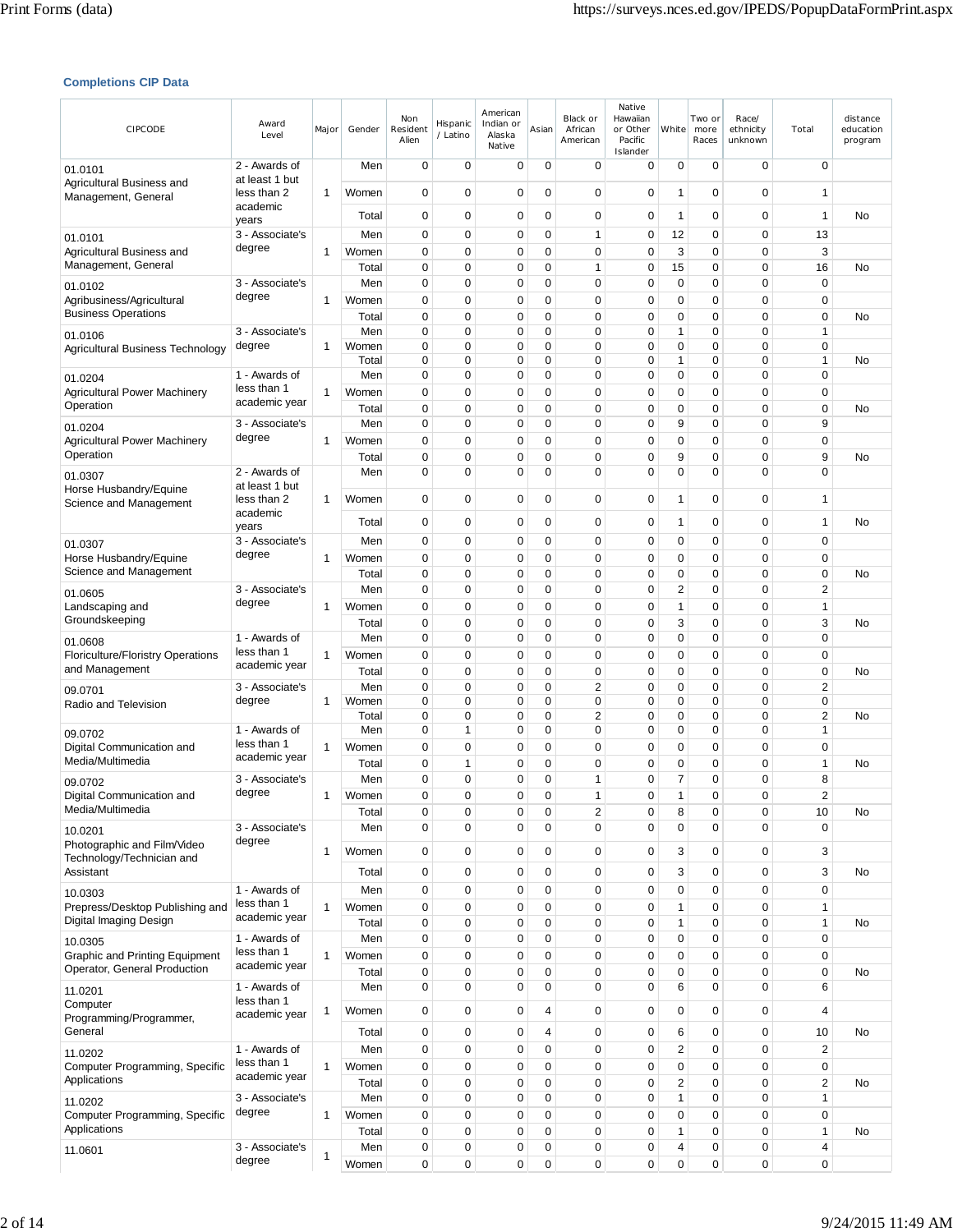| <b>CIPCODE</b>                                               | Award<br>Level                  | Major        | Gender         | Non<br>Resident<br>Alien   | Hispanic<br>/ Latino | American<br>Indian or<br>Alaska<br>Native | Asian             | Black or<br>African<br>American | Native<br>Hawaiian or<br>Other<br>Pacific<br>Islander | White                       | Two or<br>more<br>Races | Race/<br>ethnicity<br>unknown | Total                          | distance<br>education<br>program |
|--------------------------------------------------------------|---------------------------------|--------------|----------------|----------------------------|----------------------|-------------------------------------------|-------------------|---------------------------------|-------------------------------------------------------|-----------------------------|-------------------------|-------------------------------|--------------------------------|----------------------------------|
| Data Entry/Microcomputer<br>Applications, General            |                                 |              | Total          | 0                          | 0                    | 0                                         | 0                 | 0                               | 0                                                     | $\overline{4}$              | $\mathbf 0$             | $\mathbf 0$                   | 4                              | No                               |
| 11.0801                                                      | 1 - Awards of                   |              | Men            | 0                          | $\mathbf 0$          | 0                                         | 0                 | 0                               | $\mathbf 0$                                           | 2                           | 0                       | 0                             | 2                              |                                  |
| Web Page, Digital/Multimedia<br>and Information Resources    | less than 1<br>academic year    | 1            | Women          | 0                          | $\mathbf 0$          | 0                                         | 0                 | 0                               | 0                                                     | $\mathbf 0$                 | 0                       | 0                             | $\mathbf 0$                    |                                  |
| Design                                                       |                                 |              | Total          | 0                          | $\mathbf 0$          | 0                                         | 0                 | 0                               | 0                                                     | 2                           | 0                       | 0                             | 2                              | No                               |
| 11.0802                                                      | 1 - Awards of                   |              | Men            | 0                          | $\mathbf 0$          | 0                                         | 0                 | 0                               | 0                                                     | 2                           | 0                       | 0                             | $\overline{2}$                 |                                  |
| Data Modeling/Warehousing and<br>Database Administration     | less than 1<br>academic year    | 1            | Women          | $\mathbf 0$                | $\mathbf 0$          | $\mathbf 0$                               | 0                 | $\mathbf 0$                     | 0                                                     | 0                           | 0                       | 0                             | $\mathbf 0$                    |                                  |
|                                                              | 1 - Awards of                   |              | Total<br>Men   | 0<br>$\overline{0}$        | 0<br>$\mathbf{1}$    | 0<br>0                                    | $\mathbf 0$<br>0  | 0<br>3                          | 0<br>$\mathbf 0$                                      | 2<br>4                      | 0<br>0                  | 0<br>1                        | $\overline{c}$<br>9            | No                               |
| 11.0803<br><b>Computer Graphics</b>                          | less than 1                     | $\mathbf{1}$ | Women          | 0                          | $\mathbf{1}$         | $\mathbf 0$                               | 0                 | $\overline{2}$                  | 0                                                     | $\overline{2}$              | 0                       | $\overline{2}$                | $\overline{7}$                 |                                  |
|                                                              | academic year                   |              | Total          | 0                          | $\overline{2}$       | $\mathbf 0$                               | 0                 | 5                               | $\mathbf 0$                                           | 6                           | $\mathbf 0$             | 3                             | 16                             | No                               |
| 11.0901                                                      | 1 - Awards of<br>less than 1    | $\mathbf{1}$ | Men<br>Women   | $\mathbf{1}$<br>0          | 1<br>$\mathbf 0$     | 0<br>0                                    | 0<br>0            | 1<br>0                          | 0<br>0                                                | 9<br>$\mathbf 0$            | 0<br>0                  | 0<br>0                        | 12<br>$\mathbf 0$              |                                  |
| <b>Computer Systems Networking</b><br>and Telecommunications | academic year                   |              | Total          | 1                          | 1                    | 0                                         | 0                 | 1                               | 0                                                     | 9                           | 0                       | 0                             | 12                             | No                               |
| 11.0901                                                      | 2 - Awards of                   |              | Men            | $\overline{0}$             | $\mathbf 0$          | $\mathbf 0$                               | 0                 | $\mathbf 0$                     | $\mathbf 0$                                           | $\mathbf{1}$                | $\mathbf 0$             | 0                             | $\mathbf{1}$                   |                                  |
| <b>Computer Systems Networking</b><br>and Telecommunications | at least 1 but<br>less than 2   | $\mathbf{1}$ | Women          | $\mathbf 0$                | $\mathbf 0$          | 0                                         | 0                 | 0                               | 0                                                     | $\mathbf 0$                 | 0                       | 0                             | 0                              |                                  |
|                                                              | academic<br>years               |              | Total          | 0                          | $\mathbf 0$          | 0                                         | 0                 | 0                               | 0                                                     | 1                           | 0                       | 0                             | $\mathbf{1}$                   | No                               |
| 11.1001                                                      | 1 - Awards of                   |              | Men            | 0                          | $\mathbf 0$          | 0                                         | 0                 | 0                               | 0                                                     | 3                           | 0                       | 0                             | 3                              |                                  |
| Network and System<br>Administration/Administrator           | less than 1<br>academic year    | $\mathbf{1}$ | Women          | $\mathbf 0$                | $\mathbf 0$          | 0                                         | 0                 | 0                               | 0                                                     | 1                           | 0                       | 0                             | $\mathbf{1}$                   |                                  |
|                                                              | 3 - Associate's                 |              | Total<br>Men   | $\mathbf 0$<br>0           | 0<br>0               | 0<br>0                                    | 0<br>$\mathbf 0$  | 0<br>1                          | 0<br>0                                                | 4<br>8                      | 0<br>0                  | 0<br>0                        | 4<br>9                         | No                               |
| 11.1001<br>Network and System                                | degree                          | $\mathbf{1}$ | Women          | $\mathbf 0$                | $\mathbf 0$          | 0                                         | 0                 | 0                               | 0                                                     | $\mathbf{1}$                | 0                       | 0                             | $\mathbf{1}$                   |                                  |
| Administration/Administrator                                 |                                 |              | Total          | $\mathbf 0$                | $\mathbf 0$          | 0                                         | $\mathbf 0$       | 1                               | 0                                                     | 9                           | 0                       | 0                             | 10                             | No                               |
| 11.1004                                                      | 1 - Awards of                   |              | Men            | $\mathbf 0$                | $\mathbf 0$          | 0                                         | $\mathbf 0$       | 0                               | 0                                                     | 2                           | 0                       | 0                             | $\overline{2}$                 |                                  |
| Web/Multimedia Management<br>and Webmaster                   | less than 1<br>academic year    | $\mathbf{1}$ | Women          | $\mathbf 0$                | $\mathbf 0$          | 0                                         | 1                 | 0                               | 0                                                     | $\mathbf 0$                 | 0                       | 0                             | $\mathbf{1}$                   |                                  |
|                                                              | 1 - Awards of                   |              | Total<br>Men   | 0<br>0                     | 0<br>$\overline{2}$  | 0<br>$\mathbf 0$                          | 1<br>0            | 0<br>3                          | 0<br>$\mathbf 0$                                      | $\overline{c}$<br>6         | 0<br>$\mathbf 0$        | 0<br>1                        | 3<br>12                        | No                               |
| 12.0505<br>Food Preparation/Professional                     | less than 1                     | 1            | Women          | $\overline{0}$             | 0                    | $\mathbf 0$                               | 4                 | 5                               | $\mathbf 0$                                           | 19                          | 1                       | 4                             | 33                             |                                  |
| Cooking/Kitchen Assistant                                    | academic year                   |              | Total          | 0                          | $\overline{c}$       | 0                                         | 4                 | 8                               | 0                                                     | 25                          | 1                       | 5                             | 45                             | No                               |
| 13.1206                                                      | 3 - Associate's                 |              | Men            | $\overline{0}$             | $\mathbf 0$          | $\mathbf 0$                               | 0                 | $\mathbf 0$                     | $\mathbf 0$                                           | $\mathbf{1}$                | $\mathbf 0$             | 0                             | $\mathbf{1}$                   |                                  |
| <b>Teacher Education, Multiple</b>                           | degree                          | $\mathbf{1}$ | Women          | $\overline{0}$             | $\pmb{0}$            | 0                                         | 0                 | $\mathbf 0$                     | 0                                                     | $\mathbf 0$                 | 0                       | 0                             | $\mathbf 0$                    |                                  |
| Levels                                                       | 3 - Associate's                 |              | Total<br>Men   | $\mathbf 0$<br>0           | $\mathbf 0$<br>0     | 0<br>0                                    | 0<br>0            | 0<br>0                          | 0<br>0                                                | 1<br>$\mathbf 0$            | 0<br>0                  | 0<br>0                        | $\mathbf{1}$<br>$\mathbf 0$    | No                               |
| 13.1312<br><b>Music Teacher Education</b>                    | degree                          | $\mathbf{1}$ | Women          | $\mathbf 0$                | $\mathbf 0$          | $\mathbf 0$                               | 0                 | $\mathbf 0$                     | $\mathbf 0$                                           | 1                           | 0                       | 0                             | $\mathbf{1}$                   |                                  |
|                                                              |                                 |              | Total          | 0                          | 0                    | 0                                         | $\mathbf 0$       | 0                               | $\mathbf 0$                                           | $\mathbf{1}$                | 0                       | 0                             | $\mathbf{1}$                   | No                               |
| 14.0101                                                      | 3 - Associate's<br>degree       | $\mathbf{1}$ | Men<br>Women   | $\mathbf 0$<br>$\mathbf 0$ | $\mathbf{1}$<br>0    | 0<br>0                                    | $\mathbf{1}$<br>0 | $\mathbf 0$<br>0                | $\mathbf 0$<br>0                                      | 3<br>1                      | 0<br>0                  | $\overline{2}$<br>0           | $\overline{7}$<br>$\mathbf{1}$ |                                  |
| Engineering, General                                         |                                 |              | Total          | 0                          | $\mathbf{1}$         | $\mathbf 0$                               | $\mathbf{1}$      | 0                               | 0                                                     | 4                           | 0                       | $\overline{2}$                | 8                              | No                               |
| 15.0612<br>Industrial Technology/Technician                  | 2 - Awards of<br>at least 1 but |              | Men            | 0                          | 0                    | 0                                         | 0                 | 0                               | 0                                                     | 0                           | 0                       | 0                             | 0                              |                                  |
|                                                              | less than 2<br>academic         | $\mathbf{1}$ | Women          | 0                          | $\pmb{0}$            | 0                                         | 0                 | $\mathbf 0$                     | 0                                                     | $\pmb{0}$                   | $\mathbf 0$             | $\mathbf 0$                   | 0                              |                                  |
|                                                              | years                           |              | Total          | 0                          | $\pmb{0}$            | 0                                         | 0                 | $\mathbf 0$                     | $\mathbf 0$                                           | $\pmb{0}$                   | 0                       | $\mathbf 0$                   | $\pmb{0}$                      | No                               |
| 15.0612                                                      | 3 - Associate's<br>degree       | $\mathbf{1}$ | Men<br>Women   | 0<br>$\mathbf 0$           | $\mathbf 0$<br>0     | 0<br>0                                    | 0<br>0            | 0<br>0                          | 0<br>0                                                | $\overline{7}$<br>$\pmb{0}$ | $\mathbf 0$<br>0        | $\mathbf 0$<br>$\mathbf 0$    | $\overline{7}$<br>$\pmb{0}$    |                                  |
| Industrial Technology/Technician                             |                                 |              | Total          | $\mathbf 0$                | $\pmb{0}$            | $\mathbf 0$                               | 0                 | $\mathbf 0$                     | $\mathbf 0$                                           | 7                           | 0                       | 0                             | $\overline{7}$                 | No                               |
| 15.1102                                                      | 1 - Awards of                   |              | Men            | $\mathbf 0$                | 0                    | 0                                         | 0                 | $\mathbf 0$                     | 0                                                     | $\pmb{0}$                   | 0                       | 0                             | $\pmb{0}$                      |                                  |
| Surveying Technology/Surveying                               | less than 1<br>academic year    | $\mathbf{1}$ | Women<br>Total | 0<br>0                     | 0<br>0               | 0<br>0                                    | 0<br>0            | $\mathbf 0$<br>0                | $\mathbf 0$<br>0                                      | $\pmb{0}$<br>0              | 0<br>0                  | 0<br>0                        | 0<br>$\mathbf 0$               | No                               |
| 15.1102                                                      | 2 - Awards of                   |              | Men            | 0                          | $\mathbf 0$          | 0                                         | 0                 | $\mathbf 0$                     | $\mathbf 0$                                           | 1                           | 0                       | 0                             | $\mathbf{1}$                   |                                  |
| Surveying Technology/Surveying                               | at least 1 but<br>less than 2   | 1            | Women          | 0                          | 0                    | 0                                         | 0                 | 0                               | $\mathbf 0$                                           | $\mathbf 0$                 | 0                       | 0                             | 0                              |                                  |
|                                                              | academic<br>years               |              | Total          | 0                          | 0                    | 0                                         | 0                 | 0                               | 0                                                     | 1                           | 0                       | $\mathbf 0$                   | $\mathbf{1}$                   | No                               |
| 15.1102                                                      | 3 - Associate's                 |              | Men            | $\mathbf 0$                | $\pmb{0}$            | 0                                         | 0                 | $\mathbf 0$                     | $\mathbf 0$                                           | $\pmb{0}$                   | 0                       | 0                             | $\pmb{0}$                      |                                  |
| Surveying Technology/Surveying                               | degree                          | $\mathbf{1}$ | Women<br>Total | $\mathbf 0$<br>0           | 0<br>0               | 0<br>0                                    | 0<br>0            | $\mathbf 0$<br>0                | $\mathbf 0$<br>0                                      | $\pmb{0}$<br>0              | 0<br>0                  | 0<br>0                        | 0<br>$\mathbf 0$               | No                               |
| 15.1202                                                      | 2 - Awards of                   |              | Men            | 0                          | $\mathbf{1}$         | $\mathbf 0$                               | 0                 | $\mathbf 0$                     | $\mathbf 0$                                           | $\mathbf 0$                 | 0                       | 0                             | $\mathbf{1}$                   |                                  |
| Computer Technology/Computer<br>Systems Technology           | at least 1 but<br>less than 2   | 1            | Women          | 0                          | 0                    | 0                                         | 0                 | 0                               | 0                                                     | $\mathbf 0$                 | 0                       | 0                             | 0                              |                                  |
|                                                              | academic                        |              | Total          | 0                          | $\mathbf{1}$         | 0                                         | 0                 | $\mathbf 0$                     | 0                                                     | $\mathbf 0$                 | 0                       | $\mathbf 0$                   | $\mathbf{1}$                   | No                               |
|                                                              | years<br>3 - Associate's        |              | Men            | 0                          | $\mathbf{1}$         | 0                                         | 0                 | $\mathbf 0$                     | 0                                                     | 3                           | $\mathbf 0$             | $\mathbf 0$                   | 4                              |                                  |
| 15.1202<br>Computer Technology/Computer                      | degree                          | $\mathbf{1}$ | Women          | 0                          | 0                    | 0                                         | 0                 | 0                               | $\mathbf 0$                                           | $\pmb{0}$                   | 0                       | 0                             | $\mathbf 0$                    |                                  |
| Systems Technology                                           |                                 |              | Total          | $\mathbf 0$                | 1                    | 0                                         | 0                 | $\mathbf 0$                     | 0                                                     | 3                           | 0                       | 0                             | 4                              | No                               |
| 15.1302                                                      | 2 - Awards of                   | $\mathbf{1}$ | Men            | 0                          | 0                    | 0                                         | 0                 | 0                               | 0                                                     | 0                           | 0                       | 0                             | $\mathbf 0$                    |                                  |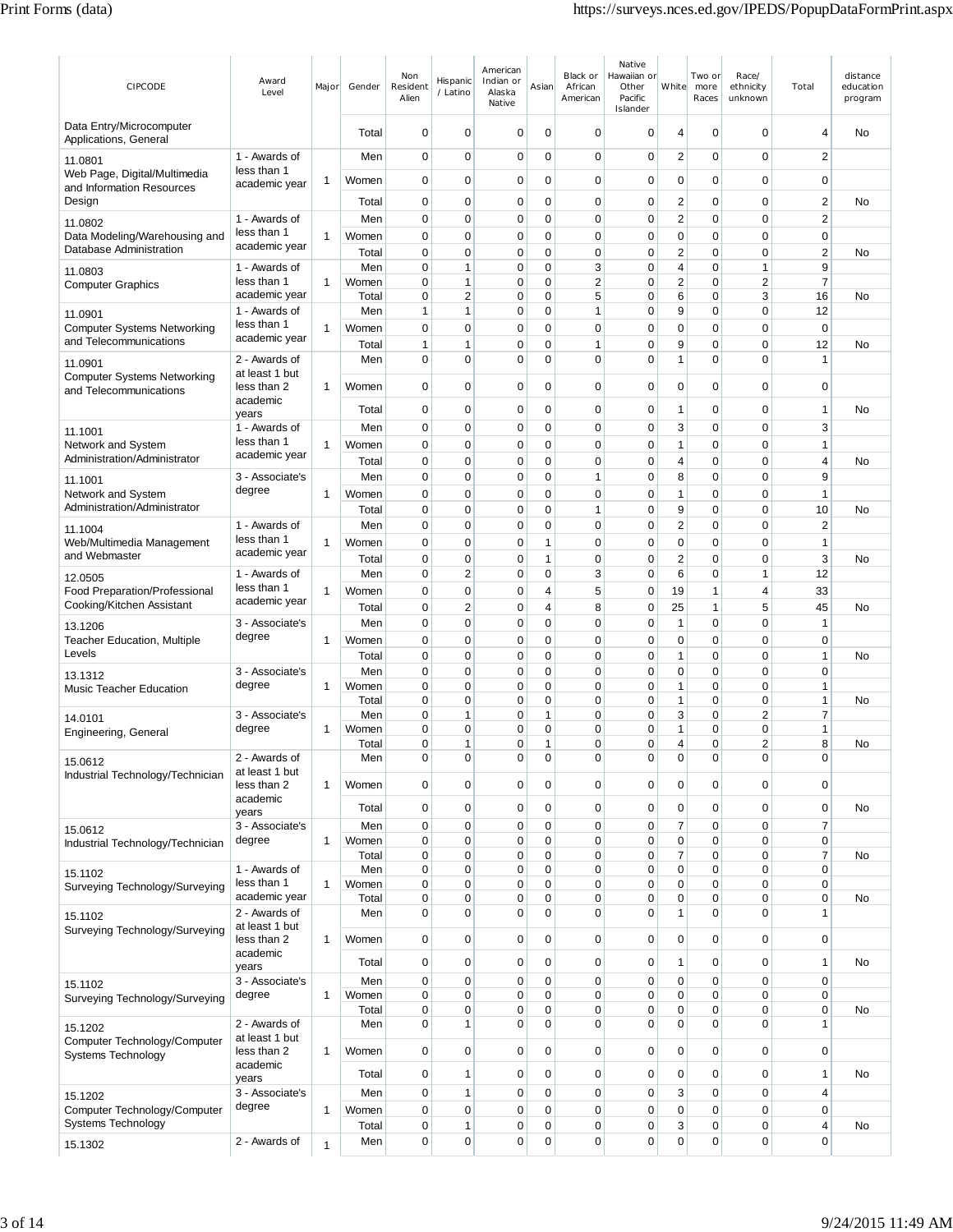| CIPCODE                                                     | Award<br>Level                  | Major        | Gender         | Non<br>Resident<br>Alien   | Hispanic<br>/ Latino | American<br>Indian or<br>Alaska<br>Native | Asian            | Black or<br>African<br>American  | Native<br>Hawaiian or<br>Other<br>Pacific<br>Islander | White                       | Two or<br>more<br>Races    | Race/<br>ethnicity<br>unknown    | Total                         | distance<br>education<br>program |
|-------------------------------------------------------------|---------------------------------|--------------|----------------|----------------------------|----------------------|-------------------------------------------|------------------|----------------------------------|-------------------------------------------------------|-----------------------------|----------------------------|----------------------------------|-------------------------------|----------------------------------|
| CAD/CADD Drafting and/or<br>Design Technology/Technician    | at least 1 but<br>less than 2   |              | Women          | 0                          | 0                    | 0                                         | 0                | 0                                | 0                                                     | 0                           | $\mathbf 0$                | 0                                | $\mathbf 0$                   |                                  |
|                                                             | academic<br>years               |              | Total          | 0                          | 0                    | 0                                         | 0                | 0                                | 0                                                     | 0                           | 0                          | 0                                | $\mathbf 0$                   | No                               |
| 15.1306                                                     | 2 - Awards of                   |              | Men            | $\mathbf 0$                | 0                    | 0                                         | $\overline{0}$   | $\mathbf 0$                      | $\mathbf 0$                                           | 1                           | 0                          | $\Omega$                         | $\mathbf{1}$                  |                                  |
| Mechanical Drafting and<br>Mechanical Drafting CAD/CADD     | at least 1 but<br>less than 2   | 1            | Women          | 0                          | 0                    | 0                                         | 0                | $\mathbf 0$                      | $\mathbf 0$                                           | 0                           | $\mathbf 0$                | 0                                | $\mathbf 0$                   |                                  |
|                                                             | academic<br>years               |              | Total          | 0                          | $\mathbf 0$          | 0                                         | 0                | $\mathbf 0$                      | $\mathbf 0$                                           | 1                           | $\mathbf 0$                | 0                                | $\mathbf{1}$                  | No                               |
| 19.0709                                                     | 1 - Awards of                   |              | Men            | 0                          | $\mathbf 0$          | 0                                         | 0                | $\mathbf 0$                      | $\mathbf 0$                                           | 0                           | $\mathbf 0$                | $\mathbf 0$                      | $\mathbf 0$                   |                                  |
| Child Care Provider/Assistant                               | less than 1                     | $\mathbf{1}$ | Women          | 0                          | 0                    | 0                                         | 0                | $\mathbf 0$                      | $\mathbf 0$                                           | $\mathbf{1}$                | $\mathbf 0$                | $\mathbf 0$                      | $\mathbf{1}$                  |                                  |
| 19.0709                                                     | academic year<br>2 - Awards of  |              | Total<br>Men   | 0<br>$\mathbf 0$           | 0<br>$\Omega$        | 0<br>0                                    | 0<br>0           | $\mathbf 0$<br>$\mathbf 0$       | $\mathbf 0$<br>$\mathbf 0$                            | $\mathbf{1}$<br>$\mathbf 0$ | 0<br>$\mathbf 0$           | $\mathbf 0$<br>$\Omega$          | $\mathbf{1}$<br>$\mathbf 0$   | No                               |
| Child Care Provider/Assistant                               | at least 1 but                  | $\mathbf{1}$ |                | 0                          | 0                    | 0                                         | 0                | $\mathbf 0$                      | $\mathbf 0$                                           | $\overline{2}$              | $\mathbf 0$                | 0                                |                               |                                  |
|                                                             | less than 2<br>academic         |              | Women          |                            |                      |                                           |                  |                                  |                                                       |                             |                            |                                  | $\overline{c}$                |                                  |
|                                                             | years<br>3 - Associate's        |              | Total<br>Men   | $\mathbf 0$<br>0           | 0<br>0               | 0<br>0                                    | 0<br>0           | $\mathbf 0$<br>$\mathbf 0$       | $\mathbf 0$<br>$\mathbf 0$                            | 2<br>0                      | $\mathbf 0$<br>0           | 0<br>$\mathbf 0$                 | $\overline{2}$<br>$\mathbf 0$ | No                               |
| 19.0709<br>Child Care Provider/Assistant                    | degree                          | $\mathbf{1}$ | Women          | 0                          | 0                    | 0                                         | 0                | 0                                | $\mathbf 0$                                           | 3                           | $\mathbf 0$                | 0                                | 3                             |                                  |
|                                                             |                                 |              | Total          | $\mathbf 0$                | 0                    | 0                                         | 0                | $\mathbf 0$                      | $\mathbf 0$                                           | 3                           | 0                          | $\mathbf 0$                      | 3                             | No                               |
| 24.0101<br>Liberal Arts and Sciences/Liberal                | 3 - Associate's<br>degree       | $\mathbf{1}$ | Men<br>Women   | 1<br>0                     | 3<br>$\overline{2}$  | 0<br>0                                    | 1<br>0           | $\overline{2}$<br>$\overline{4}$ | $\mathbf 0$<br>$\mathbf 0$                            | 19<br>44                    | $\mathbf 0$<br>$\mathbf 0$ | $\overline{2}$<br>$\overline{2}$ | 28<br>52                      |                                  |
| <b>Studies</b>                                              |                                 |              | Total          | 1                          | 5                    | 0                                         | 1                | 6                                | $\mathbf 0$                                           | 63                          | $\mathbf 0$                | 4                                | 80                            | No                               |
| 24.0102                                                     | 3 - Associate's                 |              | Men            | $\mathbf 0$                | 0                    | 0                                         | 0                | 4                                | $\mathbf 0$                                           | 9                           | 0                          | 0                                | 13                            |                                  |
| <b>General Studies</b>                                      | degree                          | 1            | Women<br>Total | $\mathbf 0$<br>0           | 1<br>1               | 0<br>0                                    | 0<br>0           | 4<br>8                           | $\mathbf 0$<br>$\mathbf 0$                            | 30<br>39                    | 0<br>0                     | $\mathbf 0$<br>0                 | 35<br>48                      | No                               |
| 30.0101                                                     | 3 - Associate's                 |              | Men            | 0                          | 5                    | 1                                         | 5                | 8                                | $\mathbf 0$                                           | 61                          | 0                          | 9                                | 89                            |                                  |
| <b>Biological and Physical Sciences</b>                     | degree                          | $\mathbf{1}$ | Women          | 0                          | 9                    | 0                                         | $\overline{2}$   | 9                                | $\mathbf 0$                                           | 63                          | 0                          | 4                                | 87                            |                                  |
|                                                             | 1 - Awards of                   |              | Total<br>Men   | 0<br>$\mathbf 0$           | 14<br>$\mathbf 0$    | 1<br>0                                    | 7<br>0           | 17<br>$\mathbf 0$                | $\pmb{0}$<br>$\mathbf 0$                              | 124<br>3                    | $\mathbf 0$<br>$\mathbf 0$ | 13<br>$\mathbf 0$                | 176<br>3                      | No                               |
| 31.0501<br><b>Health and Physical</b>                       | less than 1                     | 1            | Women          | $\mathbf 0$                | 0                    | 0                                         | 0                | 0                                | 0                                                     | 1                           | 0                          | 0                                | 1                             |                                  |
| Education/Fitness, General                                  | academic year                   |              | Total          | 0                          | 0                    | 0                                         | 0                | $\mathbf 0$                      | $\mathbf 0$                                           | 4                           | 0                          | 0                                | 4                             | No                               |
| 43.0107                                                     | 3 - Associate's                 |              | Men            | $\mathbf 0$                | 1                    | 0                                         | 0                | $\overline{2}$                   | $\mathbf 0$                                           | 9                           | 0                          | $\mathbf 0$                      | 12                            |                                  |
| Criminal Justice/Police Science                             | degree                          | 1            | Women<br>Total | 0<br>$\mathbf 0$           | 0<br>1               | 0<br>0                                    | 0<br>0           | 1<br>3                           | $\mathbf 0$<br>$\mathbf 0$                            | 3<br>12                     | 0<br>0                     | 0<br>$\mathbf 0$                 | $\overline{4}$<br>16          | No                               |
| 43.0203                                                     | 3 - Associate's                 |              | Men            | $\mathbf 0$                | 0                    | 0                                         | 1                | 0                                | 0                                                     | 1                           | 0                          | $\Omega$                         | $\overline{\mathbf{c}}$       |                                  |
| Fire Science/Fire-fighting                                  | degree                          | $\mathbf{1}$ | Women          | 0                          | 0<br>0               | 0<br>0                                    | 0                | $\mathbf 0$<br>$\mathbf 0$       | $\mathbf 0$                                           | 0                           | 0<br>0                     | 0<br>0                           | $\mathbf 0$<br>$\overline{2}$ |                                  |
| 46.0000                                                     | 2 - Awards of                   |              | Total<br>Men   | 0<br>$\mathbf 0$           | 0                    | 0                                         | 1<br>0           | $\mathbf 0$                      | 0<br>$\mathbf 0$                                      | 1<br>$\mathbf 0$            | $\mathbf 0$                | $\Omega$                         | $\mathbf 0$                   | No                               |
| <b>Construction Trades, General</b>                         | at least 1 but                  |              |                |                            |                      |                                           |                  |                                  |                                                       |                             |                            |                                  |                               |                                  |
|                                                             | less than 2<br>academic         | 1            | Women          | $\mathbf 0$                | 0                    | 0                                         | 0                | $\mathbf 0$                      | 0                                                     | 0                           | 0                          | 0                                | $\mathbf 0$                   |                                  |
|                                                             | years                           |              | Total          | $\mathbf 0$                | 0                    | 0                                         | 0                | $\mathbf 0$                      | $\mathbf 0$                                           | $\mathbf 0$                 | 0                          | $\mathbf 0$                      | $\mathbf 0$                   | No                               |
| 46.0302<br>Electrician                                      | 2 - Awards of<br>at least 1 but |              | Men            | $\Omega$                   | $\Omega$             | $\mathbf 0$                               | $\Omega$         | $\Omega$                         | $\mathbf 0$                                           | $\Omega$                    | $\Omega$                   | $\Omega$                         | $\Omega$                      |                                  |
|                                                             | less than 2                     | $\mathbf{1}$ | Women          | 0                          | 0                    | 0                                         | 0                | $\mathbf 0$                      | $\mathbf 0$                                           | 1                           | $\mathbf 0$                | 0                                | $\mathbf{1}$                  |                                  |
|                                                             | academic<br>years               |              | Total          | $\mathbf 0$                | 0                    | 0                                         | 0                | $\mathbf 0$                      | 0                                                     | 1                           | $\mathbf 0$                | 0                                | $\mathbf{1}$                  | No                               |
| 46.0401                                                     | 2 - Awards of                   |              | Men            | $\mathbf 0$                | 0                    | $\mathbf 0$                               | $\overline{0}$   | $\mathbf 0$                      | $\mathbf 0$                                           | 1                           | $\mathbf 0$                | 0                                | $\mathbf{1}$                  |                                  |
| <b>Building/Property Maintenance</b>                        | at least 1 but<br>less than 2   | $\mathbf{1}$ | Women          | $\mathbf 0$                | 0                    | 0                                         | 0                | $\mathbf 0$                      | $\pmb{0}$                                             | $\mathbf 0$                 | $\mathbf 0$                | 0                                | $\pmb{0}$                     |                                  |
|                                                             | academic                        |              | Total          | $\mathbf 0$                | $\mathbf 0$          | $\mathbf 0$                               | 0                | $\mathbf 0$                      | $\pmb{0}$                                             | 1                           | $\mathbf 0$                | 0                                | $\mathbf{1}$                  | No                               |
| 46.0499                                                     | years<br>3 - Associate's        |              | Men            | $\mathbf 0$                | $\mathbf 0$          | $\mathbf 0$                               | $\mathbf 0$      | $\mathbf 0$                      | $\pmb{0}$                                             | $\mathbf{1}$                | $\mathbf 0$                | 0                                | $\mathbf{1}$                  |                                  |
| Building/Construction Finishing,                            | degree                          | $\mathbf{1}$ | Women          | $\mathbf 0$                | $\mathbf 0$          | 0                                         | 0                | $\mathbf 0$                      | $\mathbf 0$                                           | $\mathbf{1}$                | $\mathbf 0$                | 0                                | $\mathbf{1}$                  |                                  |
| Management, and Inspection,<br>Other                        |                                 |              |                | $\mathbf 0$                | 0                    | $\mathbf 0$                               | 0                | $\mathbf 0$                      | $\mathbf 0$                                           | $\boldsymbol{2}$            | $\mathbf 0$                | 0                                | $\boldsymbol{2}$              | <b>No</b>                        |
|                                                             | 2 - Awards of                   |              | Total<br>Men   | $\mathbf 0$                | 0                    | $\mathbf 0$                               | $\mathbf 0$      | $\mathbf 0$                      | $\mathbf 0$                                           | $\mathbf 0$                 | $\mathbf 0$                | $\mathbf 0$                      | $\mathbf 0$                   |                                  |
| 46.0502<br>Pipefitting/Pipefitter and Sprinkler             | at least 1 but                  |              |                |                            |                      |                                           |                  |                                  |                                                       |                             |                            |                                  |                               |                                  |
| Fitter                                                      | less than 2<br>academic         | $\mathbf{1}$ | Women          | $\mathbf 0$                | $\mathbf 0$          | 0                                         | 0                | $\mathbf 0$                      | $\pmb{0}$                                             | $\mathbf 0$                 | $\mathbf 0$                | 0                                | $\mathbf 0$                   |                                  |
|                                                             | years                           |              | Total          | $\mathbf 0$                | 0                    | 0                                         | 0                | $\mathbf 0$                      | $\mathbf 0$                                           | $\mathbf 0$                 | $\mathbf 0$                | 0                                | $\pmb{0}$                     | No                               |
| 46.0502                                                     | 3 - Associate's                 |              | Men            | $\mathbf 0$                | 0                    | 0                                         | $\mathbf 0$      | $\mathbf 0$                      | $\mathbf 0$                                           | $\mathbf 0$                 | $\mathbf 0$                | 0                                | $\pmb{0}$                     |                                  |
| Pipefitting/Pipefitter and Sprinkler<br>Fitter              | degree                          | $\mathbf{1}$ | Women          | $\mathbf 0$<br>$\mathbf 0$ | 0<br>0               | $\mathbf 0$                               | $\mathbf 0$<br>0 | $\mathbf 0$<br>$\mathbf 0$       | $\pmb{0}$                                             | $\pmb{0}$<br>$\mathbf 0$    | $\mathbf 0$<br>$\mathbf 0$ | $\mathbf 0$<br>0                 | $\pmb{0}$                     |                                  |
| 47.0105                                                     | 2 - Awards of                   |              | Total<br>Men   | $\mathbf 0$                | 0                    | 0<br>0                                    | $\mathbf 0$      | $\mathbf 0$                      | $\mathbf 0$<br>$\mathbf 0$                            | $\mathbf 0$                 | $\mathbf 0$                | 0                                | $\pmb{0}$<br>$\mathbf 0$      | No                               |
| <b>Industrial Electronics</b>                               | at least 1 but                  |              |                |                            |                      |                                           |                  |                                  |                                                       |                             |                            |                                  |                               |                                  |
| Technology/Technician                                       | less than 2<br>academic         | $\mathbf{1}$ | Women          | $\mathbf 0$                | 0                    | 0                                         | 0                | $\mathbf 0$                      | $\pmb{0}$                                             | $\mathbf 0$                 | $\mathbf 0$                | 0                                | $\pmb{0}$                     |                                  |
|                                                             | years                           |              | Total          | $\mathbf 0$                | $\mathbf 0$          | 0                                         | 0                | $\mathbf 0$                      | $\mathbf 0$                                           | $\mathbf 0$                 | $\mathbf 0$                | 0                                | $\mathbf 0$                   | No                               |
| 47.0201                                                     | 2 - Awards of<br>at least 1 but |              | Men            | $\mathbf 0$                | 0                    | $\mathbf 0$                               | $\mathbf 0$      | $\mathbf 0$                      | $\mathbf 0$                                           | $\mathbf 0$                 | $\mathbf 0$                | 0                                | $\mathbf 0$                   |                                  |
| Heating, Air Conditioning,<br>Ventilation and Refrigeration | less than 2                     | $\mathbf{1}$ | Women          | $\mathbf 0$                | 0                    | 0                                         | 0                | $\mathbf 0$                      | $\pmb{0}$                                             | $\mathbf 0$                 | $\mathbf 0$                | 0                                | $\mathbf 0$                   |                                  |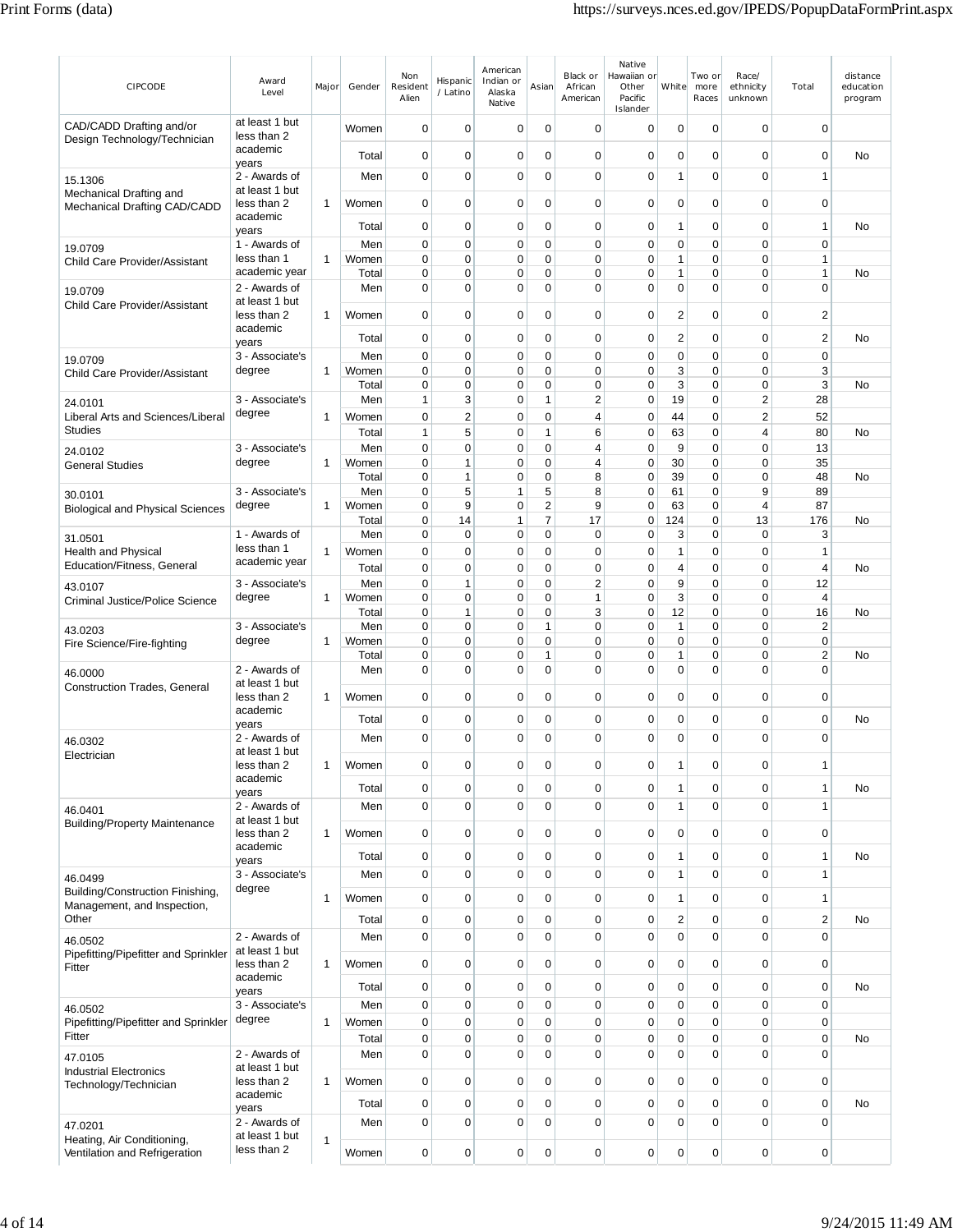| <b>CIPCODE</b>                                                             | Award<br>Level                  | Major        | Gender         | Non<br>Resident<br>Alien   | Hispanic<br>/ Latino       | American<br>Indian or<br>Alaska<br>Native | Asian                      | Black or<br>African<br>American | Native<br>Hawaiian or<br>Other<br>Pacific<br>Islander | White                        | Two or<br>more<br>Races    | Race/<br>ethnicity<br>unknown | Total                      | distance<br>education<br>program |
|----------------------------------------------------------------------------|---------------------------------|--------------|----------------|----------------------------|----------------------------|-------------------------------------------|----------------------------|---------------------------------|-------------------------------------------------------|------------------------------|----------------------------|-------------------------------|----------------------------|----------------------------------|
| Maintenance<br>Technology/Technician                                       | academic<br>years               |              | Total          | 0                          | 0                          | 0                                         | $\mathbf 0$                | 0                               | 0                                                     | 0                            | $\mathbf 0$                | 0                             | $\mathbf 0$                | No                               |
| 47.0201                                                                    | 3 - Associate's                 |              | Men            | $\mathbf 0$                | 1                          | $\mathbf 0$                               | $\mathbf 0$                | $\mathbf 0$                     | 0                                                     | $\mathbf{1}$                 | $\mathbf 0$                | 0                             | $\overline{2}$             |                                  |
| Heating, Air Conditioning,<br>Ventilation and Refrigeration<br>Maintenance | degree                          | 1            | Women          | 0                          | 0                          | 0                                         | 0                          | 0                               | 0                                                     | 0                            | 0                          | 0                             | 0                          |                                  |
| Technology/Technician                                                      |                                 |              | Total          | 0                          | 1                          | 0                                         | 0                          | 0                               | 0                                                     | 1                            | 0                          | 0                             | $\overline{c}$             | No                               |
| 47.0303                                                                    | 1 - Awards of<br>less than 1    |              | Men            | 0                          | 0                          | $\mathbf 0$                               | 0                          | 0                               | 0                                                     | 0                            | 0                          | 0                             | $\mathbf 0$                |                                  |
| Industrial Mechanics and<br>Maintenance Technology                         | academic year                   | 1            | Women<br>Total | $\mathbf 0$<br>$\mathbf 0$ | 0<br>0                     | 0<br>0                                    | $\mathbf 0$<br>$\mathbf 0$ | $\mathbf 0$<br>$\mathbf 0$      | 0<br>0                                                | $\mathbf 0$<br>$\pmb{0}$     | 0<br>$\mathbf 0$           | $\mathbf 0$<br>$\mathbf 0$    | $\mathbf 0$<br>$\mathbf 0$ | No                               |
| 47.0303                                                                    | 2 - Awards of                   |              | Men            | $\mathbf 0$                | $\mathbf 0$                | 0                                         | 0                          | 1                               | 0                                                     | $\mathbf 0$                  | $\mathbf 0$                | $\mathbf 0$                   | $\mathbf{1}$               |                                  |
| Industrial Mechanics and                                                   | at least 1 but<br>less than 2   | 1            | Women          | $\mathbf 0$                | 0                          | $\mathbf 0$                               | $\mathbf 0$                | $\mathbf 0$                     | 0                                                     | $\mathbf 0$                  | 0                          | 0                             | $\mathbf 0$                |                                  |
| Maintenance Technology                                                     | academic                        |              |                | $\mathbf 0$                |                            |                                           |                            | 1                               | 0                                                     |                              |                            |                               | $\mathbf{1}$               |                                  |
|                                                                            | years<br>1 - Awards of          |              | Total<br>Men   | 0                          | 0<br>$\overline{c}$        | 0<br>$\mathbf 0$                          | 0<br>$\mathbf 0$           | 10                              | 0                                                     | 0<br>19                      | 0<br>0                     | 0<br>3                        | 34                         | No                               |
| 47.0603<br>Autobody/Collision and Repair                                   | less than 1                     | 1            | Women          | 0                          | 0                          | 0                                         | $\mathbf 0$                | $\mathbf 0$                     | 0                                                     | $\mathbf{1}$                 | $\mathbf 0$                | 0                             | 1                          |                                  |
| Technology/Technician                                                      | academic year                   |              | Total          | $\mathbf 0$                | $\overline{c}$             | $\mathbf 0$                               | 0                          | 10                              | 0                                                     | 20                           | 0                          | 3                             | 35                         | No                               |
| 47.0603                                                                    | 2 - Awards of                   |              | Men            | $\mathbf 0$                | $\mathbf 0$                | 0                                         | 0                          | $\mathbf 0$                     | 0                                                     | $\mathbf 0$                  | $\mathbf 0$                | $\mathbf 0$                   | $\mathbf 0$                |                                  |
| Autobody/Collision and Repair<br>Technology/Technician                     | at least 1 but<br>less than 2   | 1            | Women          | $\mathbf 0$                | 0                          | 0                                         | $\mathbf 0$                | 0                               | 0                                                     | $\mathbf 0$                  | 0                          | 0                             | 0                          |                                  |
|                                                                            | academic                        |              | Total          | $\mathbf 0$                | $\mathbf 0$                | 0                                         | $\mathbf 0$                | $\mathbf 0$                     | 0                                                     | $\mathbf 0$                  | 0                          | 0                             | $\mathbf 0$                | No                               |
| 47.0603                                                                    | years<br>3 - Associate's        |              | Men            | $\mathbf 0$                | $\overline{c}$             | $\mathbf 0$                               | $\mathbf 0$                | $\overline{2}$                  | 0                                                     | 4                            | $\mathbf 0$                | 1                             | 9                          |                                  |
| Autobody/Collision and Repair                                              | degree                          | 1            | Women          | $\mathbf 0$                | $\mathbf 0$                | 0                                         | $\mathbf 0$                | $\mathbf 0$                     | 0                                                     | $\mathbf{1}$                 | $\mathbf 0$                | $\mathbf 0$                   | $\mathbf{1}$               |                                  |
| Technology/Technician                                                      |                                 |              | Total          | 0                          | $\overline{c}$             | 0                                         | $\mathbf 0$                | $\overline{c}$                  | 0                                                     | 5                            | $\mathbf 0$                | 1                             | 10                         | No                               |
| 47.0604                                                                    | 1 - Awards of<br>less than 1    |              | Men            | 0                          | 10                         | 0                                         | 0                          | $\overline{7}$                  | 0                                                     | 26                           | 1                          | 3                             | 47                         |                                  |
| Automobile/Automotive<br>Mechanics                                         | academic year                   | 1            | Women          | $\mathbf 0$                | 0                          | 0                                         | 0                          | $\mathbf 0$                     | 0                                                     | $\mathbf 0$                  | $\mathbf 0$                | $\mathbf 0$                   | $\mathbf 0$                |                                  |
| Technology/Technician                                                      |                                 |              | Total          | $\mathbf 0$                | 10                         | 0                                         | $\mathbf 0$                | $\overline{7}$                  | 0                                                     | 26                           | 1                          | 3                             | 47                         | No                               |
| 47.0604                                                                    | 2 - Awards of<br>at least 1 but |              | Men            | $\mathbf 0$                | 3                          | 0                                         | $\mathbf 0$                | 3                               | 0                                                     | 3                            | $\mathbf 0$                | 0                             | 9                          |                                  |
| Automobile/Automotive<br>Mechanics                                         | less than 2                     | 1            | Women          | $\mathbf 0$                | 0                          | 0                                         | 0                          | 0                               | 0                                                     | $\mathbf 0$                  | $\mathbf 0$                | 0                             | $\mathbf 0$                |                                  |
| Technology/Technician                                                      | academic<br>years               |              | Total          | 0                          | 3                          | 0                                         | 0                          | 3                               | 0                                                     | 3                            | 0                          | 0                             | 9                          | No                               |
| 47.0604                                                                    | 3 - Associate's                 |              | Men            | 0                          | 4                          | 0                                         | 0                          | $\overline{2}$                  | 0                                                     | 18                           | $\mathbf 0$                | 0                             | 24                         |                                  |
| Automobile/Automotive                                                      | degree                          | 1            | Women          | $\mathbf 0$                | 0                          | 0                                         | 0                          | $\mathbf 0$                     | 0                                                     | $\mathbf 0$                  | $\mathbf 0$                | $\mathbf 0$                   | $\mathbf 0$                |                                  |
| Mechanics<br>Technology/Technician                                         |                                 |              | Total          | $\mathbf 0$                | 4                          | 0                                         | $\mathbf 0$                | 2                               | 0                                                     | 18                           | 0                          | 0                             | 24                         | No                               |
| 47.0605                                                                    | 3 - Associate's                 |              | Men            | 0                          | 0                          | 0                                         | $\mathbf 0$                | 0                               | 0                                                     | 19                           | 0                          | 4                             | 23                         |                                  |
| <b>Diesel Mechanics</b>                                                    | degree                          | 1            | Women          | 0                          | 0                          | 0                                         | $\mathbf 0$                | 0                               | 0                                                     | $\mathbf{1}$                 | $\mathbf 0$                | 0                             | $\mathbf{1}$               |                                  |
| Technology/Technician                                                      |                                 |              | Total          | 0                          | 0                          | 0                                         | 0                          | 0                               | 0                                                     | 20                           | 0                          | 4                             | 24                         | No                               |
| 48.0503<br>Machine Shop                                                    | 1 - Awards of<br>less than 1    | 1            | Men<br>Women   | 0<br>$\mathbf 0$           | 1<br>$\mathbf 0$           | 0<br>$\mathbf 0$                          | 0<br>$\mathbf 0$           | 0<br>$\mathbf 0$                | 0<br>0                                                | 7<br>$\mathbf 0$             | 0<br>$\mathbf 0$           | 0<br>0                        | 8<br>$\mathbf 0$           |                                  |
| Technology/Assistant                                                       | academic year                   |              | Total          | $\mathbf 0$                | 1                          | 0                                         | 0                          | 0                               | 0                                                     | 7                            | $\mathbf 0$                | 0                             | 8                          | No                               |
| 48.0509                                                                    | 2 - Awards of<br>at least 1 but |              | Men            | $\mathbf 0$                | $\mathbf 0$                | 0                                         | $\Omega$                   | 0                               | 0                                                     | $\Omega$                     | $\Omega$                   | 0                             | $\mathbf 0$                |                                  |
| Ironworking/Ironworker                                                     | less than 2                     | 1            | Women          | $\mathbf 0$                | $\mathbf 0$                | 0                                         | $\mathbf 0$                | $\mathbf 0$                     | 0                                                     | $\mathbf 0$                  | $\mathbf 0$                | 0                             | $\mathbf 0$                |                                  |
|                                                                            | academic<br>years               |              | Total          | 0                          | 0                          | 0                                         | $\mathbf 0$                | 0                               | 0                                                     | 0                            | $\mathbf 0$                | 0                             | $\mathbf 0$                | No                               |
| 49.0205                                                                    | 1 - Awards of                   |              | Men            | $\mathbf{1}$               | 1                          | 1                                         | $\mathbf 0$                | 13                              | 0                                                     | 33                           | $\mathbf 0$                | 5                             | 54                         |                                  |
| <b>Truck and Bus</b><br>Driver/Commercial Vehicle                          | less than 1<br>academic year    | 1            | Women          | $\mathbf 0$                | $\mathbf 0$                | 0                                         | $\mathbf 0$                | $\overline{2}$                  | 0                                                     | 6                            | 0                          | 0                             | 8                          |                                  |
| Operator and Instructor                                                    |                                 |              | Total          | $\mathbf{1}$               | 1                          | 1                                         | $\mathbf 0$                | 15                              | 0                                                     | 39                           | $\mathbf 0$                | 5                             | 62                         | No                               |
| 50.0409                                                                    | 3 - Associate's                 |              | Men            | $\mathbf 0$                | 1                          | $\mathbf 0$                               | $\mathbf 0$                | 2                               | 0                                                     | 3                            | $\mathbf 0$                | 0                             | 6                          |                                  |
| Graphic Design                                                             | degree                          | 1            | Women<br>Total | $\pmb{0}$<br>0             | $\mathbf 0$<br>1           | 0<br>0                                    | 1<br>1                     | $\mathbf 0$<br>2                | 0<br>0                                                | $\overline{\mathbf{c}}$<br>5 | $\mathbf 0$<br>$\mathbf 0$ | 2<br>2                        | 5<br>11                    | No                               |
| 50.0502                                                                    | 3 - Associate's                 |              | Men            | $\mathbf 0$                | 0                          | $\mathbf 0$                               | 0                          | $\mathbf 0$                     | 0                                                     | $\mathbf 0$                  | 0                          | 0                             | $\pmb{0}$                  |                                  |
| <b>Technical Theatre/Theatre</b>                                           | degree                          | $\mathbf{1}$ | Women          | $\mathbf 0$                | $\mathbf 0$                | 0                                         | $\mathbf 0$                | 0                               | 0                                                     | $\mathbf 0$                  | $\mathbf 0$                | 0                             | $\mathbf 0$                |                                  |
| Design and Technology                                                      |                                 |              | Total          | $\mathbf 0$                | 0                          | 0                                         | $\mathbf 0$                | 0                               | 0                                                     | $\pmb{0}$                    | $\mathbf 0$                | 0                             | $\pmb{0}$                  | No                               |
| 50.0702<br>Fine/Studio Arts, General                                       | 3 - Associate's<br>degree       | 1            | Men<br>Women   | $\mathbf 0$<br>$\mathbf 0$ | $\mathbf 0$<br>$\mathbf 0$ | 0<br>0                                    | $\mathbf{1}$<br>0          | $\mathbf 0$<br>$\mathbf{1}$     | 0<br>0                                                | $\mathbf{1}$<br>5            | $\mathbf 0$<br>$\mathbf 0$ | $\overline{0}$<br>0           | $\boldsymbol{2}$<br>6      |                                  |
|                                                                            |                                 |              | Total          | $\mathbf 0$                | 0                          | 0                                         | 1                          | $\mathbf{1}$                    | 0                                                     | 6                            | $\mathbf 0$                | 0                             | 8                          | No                               |
| 50.0901                                                                    | 3 - Associate's<br>degree       |              | Men            | $\mathbf 0$                | $\mathbf 0$<br>$\mathbf 0$ | 0<br>0                                    | 0<br>0                     | 0                               | 0                                                     | $\mathbf{1}$                 | $\mathbf 0$<br>$\mathbf 0$ | 0<br>0                        | $\mathbf{1}$               |                                  |
| Music, General                                                             |                                 | 1            | Women<br>Total | $\mathbf 0$<br>$\pmb{0}$   | $\mathbf 0$                | 0                                         | $\mathbf 0$                | 0<br>$\mathbf 0$                | 0<br>0                                                | $\mathbf{1}$<br>$\mathbf 2$  | 0                          | 0                             | $\mathbf{1}$<br>$\sqrt{2}$ | No                               |
| 51.0602                                                                    | 3 - Associate's                 |              | Men            | $\mathbf 0$                | 0                          | 0                                         | $\mathbf 0$                | 0                               | 0                                                     | 0                            | $\mathbf 0$                | 0                             | $\mathbf 0$                |                                  |
| Dental Hygiene/Hygienist                                                   | degree                          | 1            | Women<br>Total | $\pmb{0}$<br>$\pmb{0}$     | 0<br>$\mathbf 0$           | $\mathbf 0$<br>0                          | $\mathbf 0$<br>$\pmb{0}$   | $\mathbf 0$<br>0                | 0<br>0                                                | 28<br>28                     | 0<br>0                     | 1<br>1                        | 29<br>29                   | No                               |
| 51.0708                                                                    | 1 - Awards of                   | $\mathbf{1}$ | Men            | $\mathbf 0$                | 0                          | $\mathbf 0$                               | 0                          | $\mathbf 0$                     | 0                                                     | $\mathbf 0$                  | 0                          | 0                             | $\mathbf 0$                |                                  |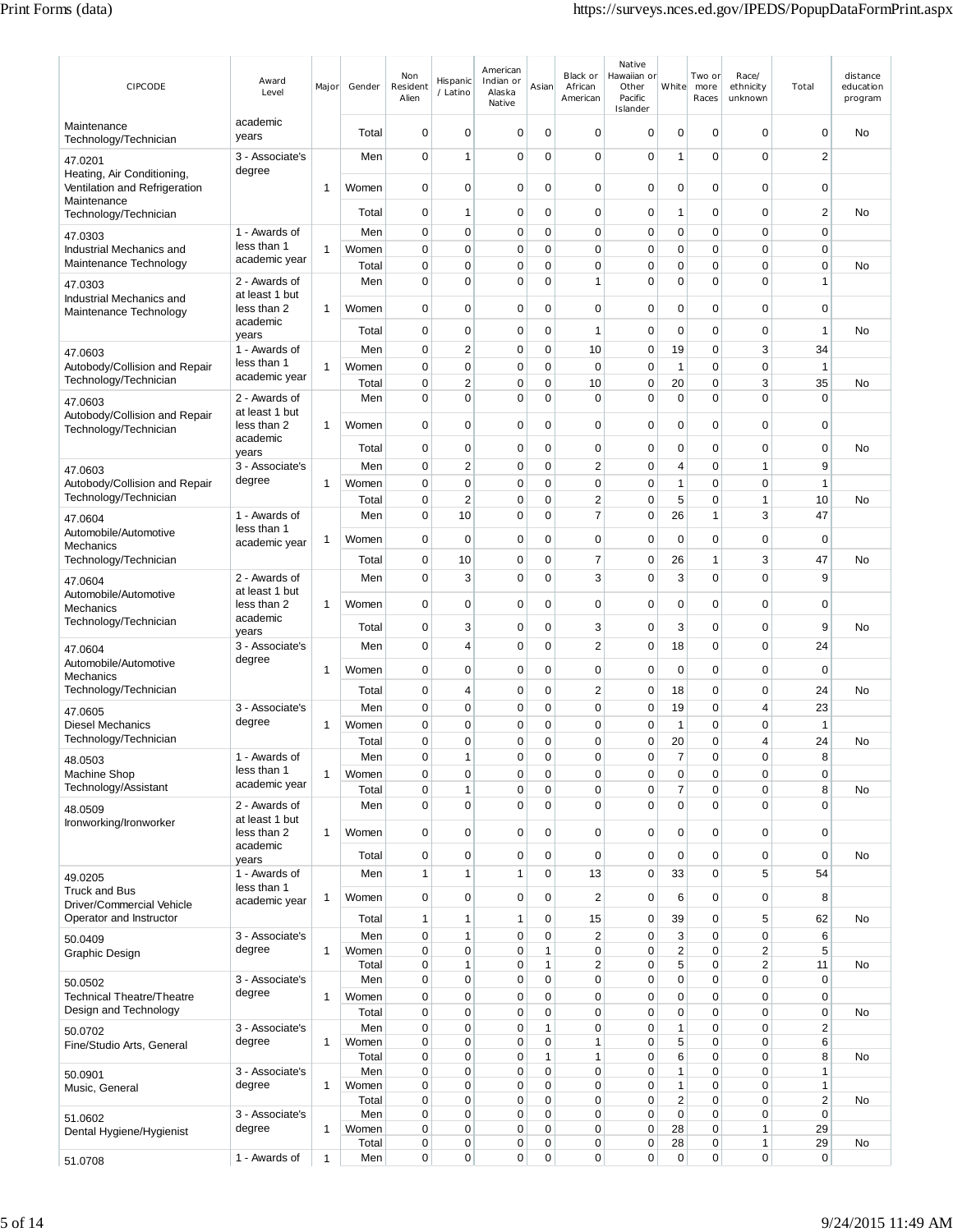| CIPCODE                                               | Award<br>Level                   | Major        | Gender         | Non<br>Resident<br>Alien | Hispanic<br>/ Latino          | American<br>Indian or<br>Alaska<br>Native | Asian                      | Black or<br>African<br>American | Native<br>Hawaiian or<br>Other<br>Pacific<br>Islander | White                      | Two or<br>more<br>Races | Race/<br>ethnicity<br>unknown | Total                          | distance<br>education<br>program |
|-------------------------------------------------------|----------------------------------|--------------|----------------|--------------------------|-------------------------------|-------------------------------------------|----------------------------|---------------------------------|-------------------------------------------------------|----------------------------|-------------------------|-------------------------------|--------------------------------|----------------------------------|
| Medical<br>Transcription/Transcriptionist             | less than 1<br>academic year     |              | Women<br>Total | 0<br>0                   | 0<br>0                        | 0<br>0                                    | $\mathbf 0$<br>0           | $\mathbf 0$<br>0                | 0<br>0                                                | 0<br>0                     | $\mathbf 0$<br>0        | 0<br>0                        | 0<br>$\mathbf 0$               | No                               |
| 51.0801                                               | 1 - Awards of                    |              | Men            | $\mathbf 0$              | 0                             | $\mathbf 0$                               | 1                          | 0                               | $\mathbf 0$                                           | $\overline{1}$             | 0                       | 0                             | $\overline{2}$                 |                                  |
| <b>Medical/Clinical Assistant</b>                     | less than 1                      | 1            | Women          | 0                        | 0                             | 0                                         | 5                          | 5                               | 0                                                     | 74                         | 0                       | 3                             | 87                             |                                  |
|                                                       | academic year<br>3 - Associate's |              | Total<br>Men   | 0<br>$\mathbf 0$         | 0<br>0                        | 0<br>$\mathbf 0$                          | 6<br>0                     | 5<br>0                          | 0<br>0                                                | 75<br>$\overline{c}$       | 0<br>$\mathbf 0$        | 3<br>$\mathbf 0$              | 89<br>$\overline{2}$           | No                               |
| 51.0803<br>Occupational Therapist Assistant           | degree                           | 1            | Women          | $\mathbf 0$              | 0                             | $\mathbf 0$                               | 0                          | 0                               | 0                                                     | 13                         | $\mathbf 0$             | 0                             | 13                             |                                  |
|                                                       |                                  |              | Total          | $\mathbf 0$              | $\mathbf 0$                   | $\mathbf 0$                               | 0                          | 0                               | $\mathbf 0$                                           | 15                         | 0                       | $\mathbf 0$                   | 15                             | No                               |
| 51.0808                                               | 3 - Associate's                  |              | Men            | $\mathbf 0$              | $\mathbf 0$                   | $\mathbf 0$                               | 0                          | 0                               | $\mathbf 0$                                           | $\overline{2}$             | $\mathbf 0$             | 0                             | $\overline{2}$                 |                                  |
| Veterinary/Animal Health<br>Technology/Technician and | degree                           | 1            | Women          | 0                        | 1                             | 0                                         | 0                          | 0                               | 0                                                     | 24                         | 0                       | 0                             | 25                             |                                  |
| Veterinary Assistant                                  | 1 - Awards of                    |              | Total<br>Men   | 0<br>$\mathbf 0$         | 1<br>1                        | 0<br>$\mathbf 0$                          | 0<br>$\overline{2}$        | 0<br>$\mathbf 0$                | $\mathbf 0$<br>0                                      | 26<br>20                   | 0<br>1                  | 0<br>1                        | 27<br>25                       | No                               |
| 51.0810                                               | less than 1                      | 1            | Women          | 0                        | 0                             | 0                                         | 0                          | 2                               | $\mathbf 0$                                           | $\overline{7}$             | $\mathbf 0$             | 1                             | 10                             |                                  |
| <b>Emergency Care Attendant (EMT</b><br>Ambulance)    | academic year                    |              | Total          | 0                        | 1                             | 0                                         | $\overline{2}$             | 2                               | 0                                                     | 27                         | 1                       | $\overline{2}$                | 35                             | No                               |
| 51.0902                                               | 1 - Awards of                    |              | Men            | $\mathbf 0$              | 0                             | 0                                         | 1                          | 0                               | $\pmb{0}$                                             | 3                          | $\mathbf 0$             | 1                             | 5                              |                                  |
| Electrocardiograph                                    | less than 1                      | 1            | Women          | $\mathbf 0$              | 0                             | 0                                         | 3                          | 4                               | $\mathbf 0$                                           | 14                         | $\mathbf 0$             | 1                             | 22                             |                                  |
| Technology/Technician                                 | academic year                    |              | Total          | $\mathbf 0$              | 0                             | 0                                         | 4                          | 4                               | 0                                                     | 17                         | $\mathbf 0$             | $\overline{c}$                | 27                             | No                               |
| 51.0904                                               | 3 - Associate's                  |              | Men            | 0                        | 0                             | 0                                         | 0                          | 0                               | 0                                                     | $\overline{2}$             | 0                       | 0                             | $\overline{2}$                 |                                  |
| <b>Emergency Medical</b>                              | degree                           | 1            | Women          | $\mathbf 0$              | 0                             | $\mathbf 0$                               | 0                          | 0                               | 0                                                     | $\overline{2}$             | 0                       | 0                             | $\overline{c}$                 |                                  |
| Technology/Technician (EMT                            |                                  |              |                |                          |                               |                                           |                            |                                 |                                                       |                            |                         |                               |                                |                                  |
| Paramedic)                                            |                                  |              | Total          | 0                        | 0                             | $\mathbf 0$                               | 0                          | 0                               | 0                                                     | 4                          | 0                       | 0                             | $\overline{4}$                 | No                               |
| 51.0908                                               | 3 - Associate's<br>degree        |              | Men            | 0                        | 0                             | 0                                         | 0                          | 0                               | 0                                                     | $\overline{2}$             | $\mathbf 0$             | 1                             | 3                              |                                  |
| <b>Respiratory Care</b><br>Therapy/Therapist          |                                  | 1            | Women<br>Total | $\mathbf 0$<br>0         | 0<br>0                        | $\mathbf 0$<br>0                          | 0<br>0                     | 1<br>1                          | $\mathbf 0$<br>0                                      | 6<br>8                     | $\mathbf 0$<br>0        | 1<br>2                        | 8<br>11                        | No                               |
|                                                       | 2 - Awards of                    |              | Men            | $\mathbf 0$              | $\mathbf 0$                   | $\mathbf 0$                               | 0                          | 0                               | $\mathbf 0$                                           | $\mathbf 0$                | $\Omega$                | 0                             | $\mathbf 0$                    |                                  |
| 51.0909<br>Surgical                                   | at least 1 but                   |              |                |                          |                               |                                           |                            |                                 |                                                       |                            |                         |                               |                                |                                  |
| Technology/Technologist                               | less than 2                      | -1           | Women          | $\mathbf 0$              | 0                             | $\mathbf 0$                               | 0                          | 0                               | $\pmb{0}$                                             | $\mathbf 0$                | $\mathbf 0$             | 0                             | $\mathbf 0$                    |                                  |
|                                                       | academic<br>years                |              | Total          | $\mathbf 0$              | 0                             | 0                                         | 0                          | 0                               | 0                                                     | 0                          | 0                       | 0                             | $\mathbf 0$                    | No                               |
| 51.0909                                               | 3 - Associate's                  |              | Men            | $\mathbf 0$              | 0                             | 0                                         | 0                          | 0                               | 0                                                     | $\overline{1}$             | 0                       | 0                             | $\mathbf{1}$                   |                                  |
| Surgical                                              | degree                           | 1            | Women          | $\mathbf 0$              | 1                             | $\mathbf 0$                               | 1                          | 0                               | 0                                                     | 12                         | $\mathbf 0$             | $\mathbf 0$                   | 14                             |                                  |
| Technology/Technologist                               |                                  |              | Total          | $\mathbf 0$              | $\mathbf{1}$                  | $\mathbf 0$                               | 1                          | 0                               | 0                                                     | 13                         | $\mathbf 0$             | 0                             | 15                             | No                               |
| 51.0911                                               | 3 - Associate's                  |              | Men            | $\mathbf 0$              | 0                             | $\mathbf 0$                               | 0                          | 0                               | $\mathbf 0$                                           | $\mathbf{1}$               | 0                       | 1                             | $\overline{2}$                 |                                  |
| Radiologic Technology/Science -                       | degree                           | 1            | Women          | $\mathbf 0$              | 1                             | $\mathbf 0$                               | 0                          | 0                               | 0                                                     | 6                          | $\mathbf 0$             | 1                             | 8                              |                                  |
| Radiographer                                          |                                  |              | Total          | $\mathbf 0$              | 1                             | $\mathbf 0$                               | $\mathbf 0$                | 0                               | 0                                                     | 7                          | $\mathbf 0$             | $\overline{2}$                | 10                             | No                               |
| 51.3103                                               | 2 - Awards of<br>at least 1 but  |              | Men            | $\mathbf 0$              | 0                             | $\mathbf 0$                               | 0                          | 0                               | $\mathbf 0$                                           | $\mathbf 0$                | 0                       | 0                             | $\mathbf 0$                    |                                  |
| Dietetic Technician                                   | less than 2                      | 1            | Women          | 0                        | 0                             | $\mathbf 0$                               | 0                          | 0                               | 0                                                     | 0                          | 0                       | 0                             | $\mathbf 0$                    |                                  |
|                                                       | academic                         |              | Total          | 0                        | 0                             | 0                                         | 0                          | 0                               | 0                                                     | 0                          | 0                       | 0                             | $\mathbf 0$                    | No                               |
|                                                       | years<br>3 - Associate's         |              |                | $\Omega$                 | 0                             | 0                                         | $\Omega$                   | $\Omega$                        | 0                                                     | 0                          | $\Omega$                | $\Omega$                      | $\mathbf 0$                    |                                  |
| 51.3103<br>Dietetic Technician                        | degree                           | 1            | Men<br>Women   | 0                        | 0                             | 0                                         | 0                          | 0                               | 0                                                     | $\pmb{0}$                  | 0                       | 0                             | $\mathbf 0$                    |                                  |
|                                                       |                                  |              | Total          | 0                        | 0                             | 0                                         | 0                          | 0                               | 0                                                     | $\mathbf 0$                | 0                       | 0                             | $\mathbf 0$                    | No                               |
| 51.3501                                               | 2 - Awards of                    |              | Men            | $\mathbf 0$              | 0                             | $\mathbf 0$                               | 0                          | 0                               | $\mathbf 0$                                           | 3                          | 0                       | 1                             | $\overline{4}$                 |                                  |
| Massage Therapy/Therapeutic                           | at least 1 but<br>less than 2    | 1            | Women          | $\mathbf 0$              | 1                             | 0                                         | 0                          | 0                               | $\mathbf 0$                                           | 6                          | 0                       | 0                             | $\overline{7}$                 |                                  |
| Massage                                               | academic                         |              |                |                          |                               |                                           |                            |                                 |                                                       |                            |                         |                               |                                |                                  |
|                                                       | years                            |              | Total          | 0                        | 1                             | 0                                         | 0                          | 0                               | 0                                                     | 9                          | 0                       | 1                             | 11                             | No                               |
| 51.3501                                               | 3 - Associate's<br>degree        |              | Men            | $\mathbf 0$              | 0                             | 0                                         | 0                          | 0                               | $\mathbf 0$                                           | $\mathbf{1}$               | $\mathbf 0$             | 0                             | $\mathbf{1}$                   |                                  |
| Massage Therapy/Therapeutic<br>Massage                |                                  | $\mathbf{1}$ | Women          | $\mathbf 0$              | 0                             | 0                                         | $\mathbf 0$                | $\mathbf 0$                     | $\pmb{0}$                                             | $\mathbf{1}$               | $\mathbf 0$             | 0<br>$\overline{0}$           | $\mathbf{1}$<br>$\overline{2}$ |                                  |
|                                                       | 3 - Associate's                  |              | Total<br>Men   | $\mathbf 0$<br>0         | $\mathbf 0$<br>$\overline{2}$ | $\mathbf 0$<br>0                          | 0<br>1                     | 0<br>0                          | $\mathbf 0$<br>$\mathbf 0$                            | $\overline{2}$<br>8        | 0<br>0                  | 0                             | 11                             | No                               |
| 51.3801<br>Registered Nursing/Registered              | degree                           | 1            | Women          | 1                        | 3                             | 0                                         | 3                          | 0                               | $\mathbf 0$                                           | 46                         | 0                       | 5                             | 58                             |                                  |
| Nurse                                                 |                                  |              | Total          | 1                        | 5                             | 0                                         | 4                          | 0                               | $\pmb{0}$                                             | 54                         | 0                       | 5                             | 69                             | No                               |
| 51.3901                                               | 2 - Awards of                    |              | Men            | $\mathbf{1}$             | $\overline{0}$                | $\mathbf 0$                               | 0                          | 0                               | $\mathbf 0$                                           | $\mathbf{1}$               | $\mathbf 0$             | 0                             | $\overline{2}$                 |                                  |
| Licensed Practical/Vocational                         | at least 1 but                   |              |                |                          |                               |                                           |                            |                                 |                                                       |                            |                         |                               |                                |                                  |
| Nurse Training                                        | less than 2<br>academic          | 1            | Women          | $\mathbf 0$              | $\overline{c}$                | 0                                         | $\overline{2}$             | 4                               | 0                                                     | 10                         | $\mathbf 0$             | 0                             | 18                             |                                  |
|                                                       | years                            |              | Total          | 1                        | $\overline{c}$                | 0                                         | $\overline{2}$             | 4                               | $\mathbf 0$                                           | 11                         | 0                       | 0                             | 20                             | No                               |
| 51.3902                                               | 1 - Awards of                    |              | Men            | $\mathbf 0$              | 0                             | 0                                         | $\mathbf 0$                | $\mathbf{1}$                    | 0                                                     | 19                         | $\mathbf{1}$            | $\overline{c}$                | 23                             |                                  |
| Nursing Assistant/Aide and                            | less than 1<br>academic year     | 1            | Women          | $\mathbf 0$              | 6                             | 1                                         | 10                         | 13                              | $\mathbf 0$                                           | 122                        | 4                       | 12                            | 168                            |                                  |
| Patient Care Assistant/Aide                           |                                  |              | Total          | $\mathbf 0$              | 6                             | 1                                         | 10                         | 14                              | 0                                                     | 141                        | 5                       | 14                            | 191                            | No                               |
| 52.0101                                               | 3 - Associate's<br>degree        | $\mathbf{1}$ | Men<br>Women   | $\mathbf 0$<br>0         | $\mathbf 0$<br>$\mathbf 0$    | 0<br>$\mathbf 0$                          | $\mathbf 0$<br>$\mathbf 0$ | $\mathbf 0$<br>0                | $\pmb{0}$<br>$\mathbf 0$                              | $\mathbf 0$<br>$\mathbf 0$ | $\mathbf 0$<br>0        | 0<br>0                        | $\pmb{0}$<br>$\pmb{0}$         |                                  |
| Business/Commerce, General                            |                                  |              | Total          | $\mathbf 0$              | 0                             | 0                                         | 0                          | 0                               | 0                                                     | $\mathbf 0$                | 0                       | 0                             | $\mathbf 0$                    | No                               |
| 52.0201                                               | 3 - Associate's                  |              | Men            | $\mathbf 0$              | 0                             | 1                                         | 0                          | $\overline{c}$                  | $\mathbf 0$                                           | $\mathbf{1}$               | 0                       | 0                             | $\overline{4}$                 |                                  |
| Business Administration and                           | degree                           | 1            | Women          | $\pmb{0}$                | $\mathbf 0$                   | 0                                         | $\pmb{0}$                  | 1                               | $\pmb{0}$                                             | 5                          | 0                       | 0                             | 6                              |                                  |
| Management, General                                   |                                  |              | Total          | 0                        | $\mathbf 0$                   | 1                                         | 0                          | 3                               | 0                                                     | 6                          | 0                       | 0                             | 10                             | No                               |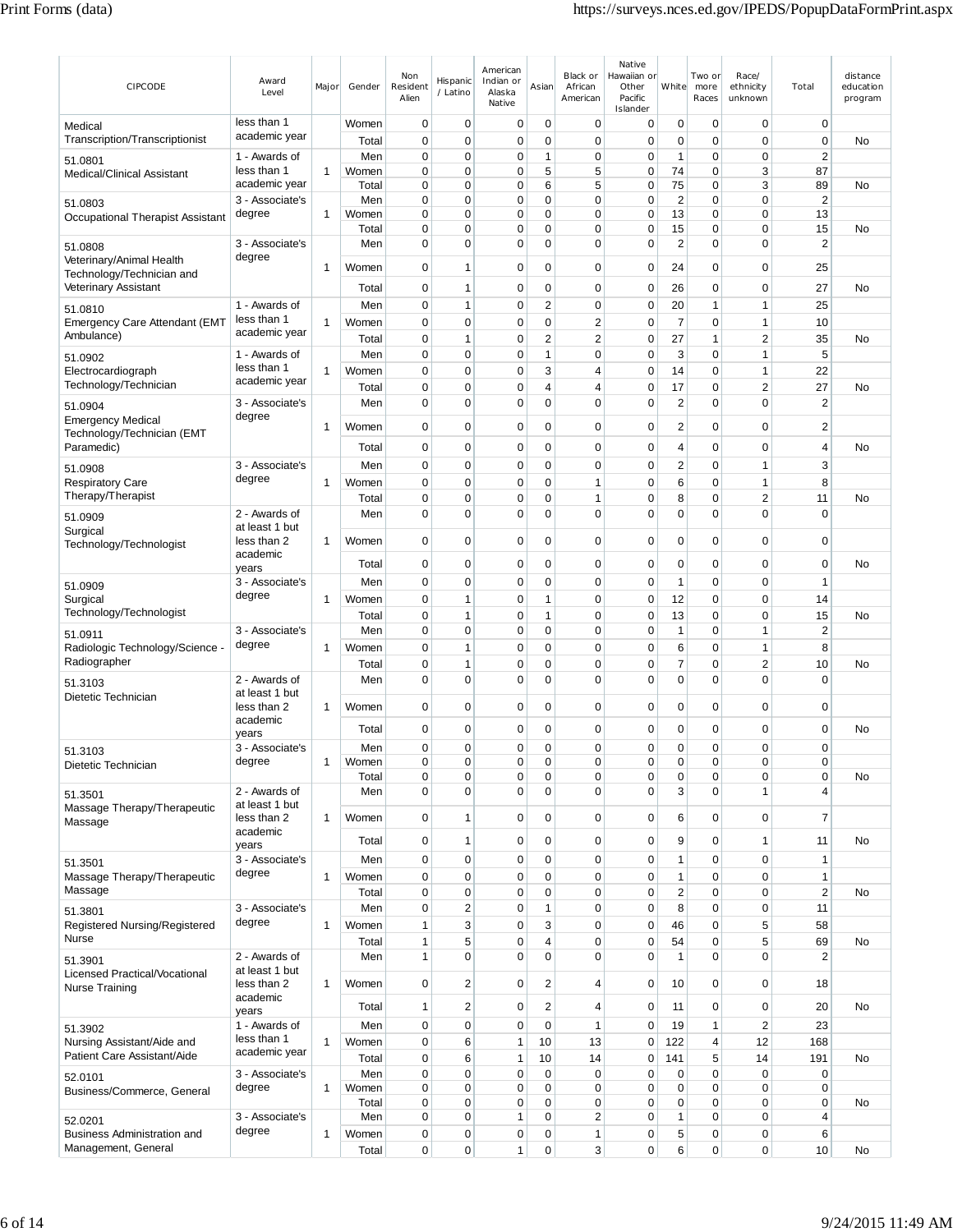| CIPCODE                                                      | Award<br>Level                  | Major        | Gender         | Non<br>Resident<br>Alien     | Hispanic<br>/ Latino       | American<br>Indian or<br>Alaska<br>Native | Asian            | Black or<br>African<br>American | Native<br>Hawaiian or<br>Other<br>Pacific<br>Islander | White             | Two or<br>more<br>Races    | Race/<br>ethnicity<br>unknown | Total                            | distance<br>education<br>program |
|--------------------------------------------------------------|---------------------------------|--------------|----------------|------------------------------|----------------------------|-------------------------------------------|------------------|---------------------------------|-------------------------------------------------------|-------------------|----------------------------|-------------------------------|----------------------------------|----------------------------------|
| 52.0301                                                      | 2 - Awards of<br>at least 1 but |              | Men            | $\mathbf 0$                  | 0                          | $\mathbf 0$                               | $\mathbf 0$      | $\mathbf 0$                     | 0                                                     | $\Omega$          | $\mathbf 0$                | $\mathbf 0$                   | $\mathbf 0$                      |                                  |
| Accounting                                                   | less than 2                     | $\mathbf{1}$ | Women          | 0                            | $\mathbf{1}$               | 0                                         | 1                | $\mathbf 0$                     | 0                                                     | 2                 | $\mathbf 0$                | 0                             | $\overline{4}$                   |                                  |
|                                                              | academic<br>years               |              | Total          | 0                            | 1                          | 0                                         | 1                | $\mathbf 0$                     | $\mathbf 0$                                           | 2                 | $\mathbf 0$                | 0                             | $\overline{4}$                   | No                               |
| 52.0301                                                      | 3 - Associate's                 |              | Men            | 0                            | $\mathbf 0$                | 0                                         | 0                | 0                               | 0                                                     | 2                 | $\mathbf 0$                | $\mathbf 0$                   | $\overline{2}$                   |                                  |
| Accounting                                                   | degree                          | $\mathbf{1}$ | Women<br>Total | $\mathbf{1}$<br>$\mathbf{1}$ | $\mathbf 0$<br>$\mathbf 0$ | 0<br>$\mathbf 0$                          | 1<br>1           | 3<br>3                          | 0<br>0                                                | 3<br>5            | 0<br>$\mathbf 0$           | 0<br>0                        | 8<br>10                          | No                               |
| 52.0401                                                      | 1 - Awards of                   |              | Men            | 0                            | $\mathbf 0$                | 0                                         | $\mathbf 0$      | $\mathbf 0$                     | $\mathbf 0$                                           | 1                 | 0                          | 0                             | $\mathbf{1}$                     |                                  |
| Administrative Assistant and<br>Secretarial Science, General | less than 1<br>academic year    | 1            | Women          | 0                            | $\sqrt{2}$                 | 1                                         | 0                | $\mathbf{1}$                    | $\mathbf 0$                                           | 9                 | $\mathbf 0$                | $\mathbf 0$                   | 13                               |                                  |
| 52.0401                                                      | 2 - Awards of                   |              | Total<br>Men   | 0<br>0                       | $\sqrt{2}$<br>$\mathbf 0$  | 1<br>$\mathbf 0$                          | 0<br>0           | $\mathbf{1}$<br>$\mathbf 0$     | 0<br>$\mathbf 0$                                      | 10<br>$\mathbf 0$ | 0<br>$\mathbf 0$           | 0<br>$\mathbf 0$              | 14<br>$\mathbf 0$                | No                               |
| Administrative Assistant and                                 | at least 1 but                  |              |                |                              |                            |                                           |                  |                                 |                                                       |                   |                            |                               |                                  |                                  |
| Secretarial Science, General                                 | less than 2<br>academic         | $\mathbf{1}$ | Women          | 0                            | $\overline{2}$             | 1                                         | 1                | 1                               | 0                                                     | 5                 | $\mathbf 0$                | 0                             | 10                               |                                  |
|                                                              | years                           |              | Total          | 0                            | $\overline{\mathbf{c}}$    | 1                                         | 1                | 1                               | 0                                                     | 5                 | 0                          | 0                             | 10                               | No                               |
| 52.0402<br>Executive Assistant/Executive                     | 1 - Awards of<br>less than 1    | $\mathbf{1}$ | Men<br>Women   | $\mathbf 0$<br>$\mathbf 0$   | 0<br>$\overline{2}$        | 0<br>1                                    | 0<br>1           | $\mathbf 0$<br>1                | $\mathbf 0$<br>0                                      | 1<br>7            | 0<br>0                     | 0<br>0                        | $\mathbf{1}$<br>12               |                                  |
| Secretary                                                    | academic year                   |              | Total          | 0                            | $\overline{\mathbf{c}}$    | 1                                         | 1                | $\mathbf{1}$                    | $\mathbf 0$                                           | 8                 | $\mathbf 0$                | 0                             | 13                               | No                               |
| 52.0402                                                      | 3 - Associate's                 |              | Men            | $\mathbf 0$                  | $\mathbf 0$                | $\mathbf 0$                               | 0                | $\mathbf 0$                     | 0                                                     | $\mathbf 0$       | $\mathbf 0$                | $\mathbf 0$                   | $\mathbf 0$                      |                                  |
| <b>Executive Assistant/Executive</b>                         | degree                          | $\mathbf{1}$ | Women          | 0                            | $\overline{2}$             | 0                                         | 0                | 1                               | 0                                                     | 10                | $\mathbf 0$                | $\mathbf 0$                   | 13                               |                                  |
| Secretary                                                    | 1 - Awards of                   |              | Total<br>Men   | $\mathbf 0$<br>0             | $\sqrt{2}$<br>$\mathbf 0$  | 0<br>0                                    | 0<br>0           | 1<br>$\mathbf 0$                | 0<br>$\pmb{0}$                                        | 10<br>1           | $\mathbf 0$<br>$\mathbf 0$ | $\mathbf 0$<br>0              | 13<br>$\mathbf{1}$               | No                               |
| 52.0407<br><b>Business/Office</b>                            | less than 1                     |              |                |                              |                            |                                           |                  |                                 |                                                       |                   |                            |                               |                                  |                                  |
| Automation/Technology/Data                                   | academic year                   | 1            | Women          | $\mathbf 0$                  | $\mathbf{1}$               | 1                                         | 0                | 1                               | 0                                                     | 8                 | 0                          | 1                             | 12                               |                                  |
| Entry                                                        |                                 |              | Total          | $\mathbf 0$                  | 1                          | 1                                         | 0                | 1                               | 0                                                     | 9                 | 0                          | 1                             | 13                               | No                               |
| 52.0701<br>Entrepreneurship/Entrepreneurial                  | 1 - Awards of<br>less than 1    | $\mathbf{1}$ | Men<br>Women   | 0<br>0                       | 1<br>$\mathbf{1}$          | 0<br>$\mathbf 0$                          | 0<br>1           | $\mathbf 0$<br>$\mathbf{1}$     | 0<br>0                                                | 2<br>2            | $\mathbf 0$<br>$\mathbf 0$ | $\mathbf 0$<br>1              | 3<br>6                           |                                  |
| <b>Studies</b>                                               | academic year                   |              | Total          | $\mathbf 0$                  | $\overline{2}$             | $\mathbf 0$                               | $\mathbf{1}$     | 1                               | $\mathbf 0$                                           | 4                 | $\mathbf 0$                | $\mathbf{1}$                  | 9                                | No                               |
| 52.0701                                                      | 2 - Awards of                   |              | Men            | 0                            | $\mathbf 0$                | 1                                         | 0                | 1                               | $\mathbf 0$                                           | 0                 | $\mathbf 0$                | 0                             | $\overline{2}$                   |                                  |
| Entrepreneurship/Entrepreneurial                             | at least 1 but<br>less than 2   | 1            | Women          | $\mathbf 0$                  | $\mathbf 0$                | $\mathbf 0$                               | 0                | $\mathbf 0$                     | 0                                                     | $\mathbf 0$       | $\mathbf 0$                | 0                             | $\mathbf 0$                      |                                  |
| <b>Studies</b>                                               | academic                        |              | Total          | 0                            | 0                          | 1                                         | 0                | 1                               | 0                                                     | 0                 | 0                          | 0                             | $\overline{2}$                   | No                               |
| 52.0904                                                      | years<br>2 - Awards of          |              | Men            | 0                            | 0                          | 0                                         | 0                | $\mathbf 0$                     | 0                                                     | $\mathbf 0$       | $\mathbf 0$                | 0                             | $\mathbf 0$                      |                                  |
| Hotel/Motel                                                  | at least 1 but                  |              |                |                              |                            |                                           |                  |                                 |                                                       |                   |                            |                               |                                  |                                  |
| Administration/Management                                    | less than 2<br>academic         | 1            | Women          | 0                            | 0                          | 0                                         | 0                | $\mathbf 0$                     | $\mathbf 0$                                           | 3                 | $\mathbf 0$                | $\overline{0}$                | 3                                |                                  |
|                                                              | years                           |              | Total          | $\mathbf 0$                  | 0                          | $\mathbf 0$                               | 0                | $\mathbf 0$                     | 0                                                     | 3                 | 0                          | 0                             | 3                                | No                               |
| 52.0904<br>Hotel/Motel                                       | 3 - Associate's<br>degree       | 1            | Men<br>Women   | $\mathbf 0$<br>$\mathbf 0$   | $\mathbf 0$<br>0           | 0<br>0                                    | 0<br>0           | $\mathbf 0$<br>0                | 0<br>0                                                | 1<br>4            | 0<br>0                     | $\mathbf{1}$<br>0             | $\overline{2}$<br>$\overline{4}$ |                                  |
| Administration/Management                                    |                                 |              | Total          | 0                            | 0                          | 0                                         | 0                | $\mathbf 0$                     | 0                                                     | 5                 | 0                          | 1                             | 6                                | No                               |
| 52.0905                                                      | 2 - Awards of                   |              | Men            | 0                            | $\mathbf{1}$               | $\mathbf 0$                               | 0                | 0                               | 0                                                     | 0                 | $\mathbf 0$                | 0                             | $\mathbf{1}$                     |                                  |
| <b>Restaurant/Food Services</b>                              | at least 1 but<br>less than 2   | $\mathbf{1}$ | Women          | 0                            | $\mathbf 0$                | 0                                         | 1                | 0                               | 0                                                     | 5                 | 0                          | 1                             | $\overline{7}$                   |                                  |
| Management                                                   | academic                        |              | Total          | $\mathbf 0$                  | $\mathbf{1}$               | 0                                         | $\mathbf{1}$     | $\pmb{0}$                       | 0                                                     | 5                 | $\pmb{0}$                  | $\mathbf{1}$                  | 8                                | No                               |
|                                                              | years<br>3 - Associate's        |              | Men            | 0                            | $\pmb{0}$                  | 0                                         | $\pmb{0}$        | $\pmb{0}$                       | 0                                                     | 4                 | $\pmb{0}$                  | $\mathbf{1}$                  | 5                                |                                  |
| 52.0905<br><b>Restaurant/Food Services</b>                   | degree                          | $\mathbf{1}$ | Women          | 0                            | $\mathbf 0$                | 0                                         | $\overline{2}$   | $\mathbf 0$                     | 0                                                     | 5                 | $\pmb{0}$                  | 1                             | 8                                |                                  |
| Management                                                   |                                 |              | Total          | $\mathbf 0$                  | $\mathbf 0$                | 0                                         | $\overline{2}$   | $\mathbf 0$                     | 0                                                     | 9                 | $\pmb{0}$                  | $\overline{2}$                | 13                               | No                               |
| 52.0906                                                      | 3 - Associate's                 |              | Men            | $\mathbf 0$                  | $\mathbf 0$<br>$\pmb{0}$   | 0                                         | 0                | $\mathbf 0$<br>$\mathbf 0$      | 0<br>0                                                | 0                 | $\mathbf 0$<br>$\pmb{0}$   | 0<br>$\mathbf 0$              | $\mathbf 0$<br>$\mathbf 0$       |                                  |
| <b>Resort Management</b>                                     | degree                          | $\mathbf{1}$ | Women<br>Total | $\mathbf 0$<br>$\mathbf 0$   | $\mathbf 0$                | 0<br>0                                    | 0<br>$\mathbf 0$ | $\mathbf 0$                     | $\mathbf 0$                                           | 0<br>0            | $\pmb{0}$                  | 0                             | $\mathbf 0$                      | No                               |
| 52.1101                                                      | 2 - Awards of                   |              | Men            | $\mathbf 0$                  | $\mathbf{1}$               | 0                                         | 0                | 1                               | 0                                                     | 0                 | $\mathbf 0$                | $\mathbf 0$                   | $\overline{2}$                   |                                  |
| International Business/Trade<br>/Commerce                    | at least 1 but<br>less than 2   | 1            | Women          | $\mathbf 0$                  | $\pmb{0}$                  | $\mathbf 0$                               | 0                | $\pmb{0}$                       | 0                                                     | $\pmb{0}$         | $\pmb{0}$                  | 0                             | $\mathbf 0$                      |                                  |
|                                                              | academic                        |              | Total          | 0                            | $\mathbf{1}$               | 0                                         | 0                | 1                               | 0                                                     | $\mathbf 0$       | 0                          | 0                             | $\sqrt{2}$                       | <b>No</b>                        |
|                                                              | years<br>3 - Associate's        |              | Men            | $\mathbf 0$                  | $\mathbf 0$                | 0                                         | 0                | $\mathbf{1}$                    | $\mathbf 0$                                           | $\mathbf 0$       | $\mathbf 0$                | 0                             | $\mathbf{1}$                     |                                  |
| 52.1804<br>Selling Skills and Sales                          | degree                          | $\mathbf{1}$ | Women          | 0                            | $\pmb{0}$                  | 0                                         | $\pmb{0}$        | $\pmb{0}$                       | 0                                                     | 1                 | $\pmb{0}$                  | $\mathbf 0$                   | $\mathbf{1}$                     |                                  |
| Operations                                                   |                                 |              | Total          | 0                            | $\pmb{0}$                  | $\mathbf 0$                               | 0                | $\mathbf{1}$                    | 0                                                     | 1                 | $\pmb{0}$                  | $\mathbf 0$                   | $\sqrt{2}$                       | <b>No</b>                        |
| 52.2001                                                      | 3 - Associate's<br>degree       | 1            | Men<br>Women   | 0<br>0                       | $\pmb{0}$<br>0             | 0<br>0                                    | 0<br>$\pmb{0}$   | 0<br>0                          | 0<br>$\pmb{0}$                                        | 5<br>$\mathbf{1}$ | $\pmb{0}$<br>0             | 0<br>0                        | 5<br>$\mathbf{1}$                |                                  |
| <b>Construction Management</b>                               |                                 |              | Total          | $\overline{0}$               | 0                          | 0                                         | $\mathbf 0$      | 0                               | 0                                                     | 6                 | 0                          | 0                             | 6                                | No                               |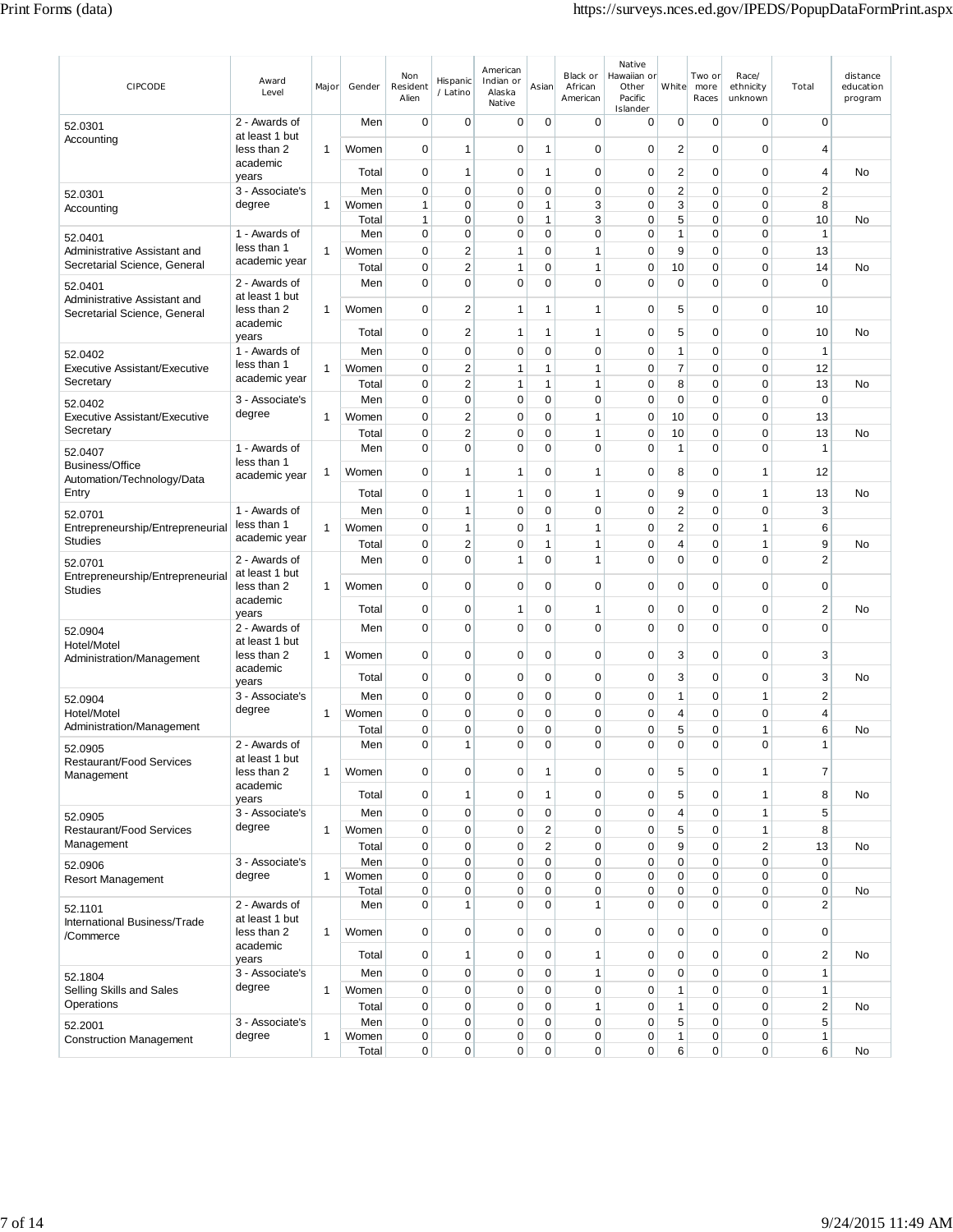## **Completions: total by first major**

| 99.0000 Summary<br><b>Grand Totals</b>                    | Award<br>Level | Nonresi-<br>dent alien  | Hispanic<br>Latino | American<br>Indian or<br>Alaska<br>Native | Asian          | <b>Black or</b><br>African<br>American | Native<br>Hawaiian<br>or Other<br>Pacific<br>Islander | White | Two or<br>more<br>Races | Race/<br>ethnicity<br>unknown | Total | PY Total |
|-----------------------------------------------------------|----------------|-------------------------|--------------------|-------------------------------------------|----------------|----------------------------------------|-------------------------------------------------------|-------|-------------------------|-------------------------------|-------|----------|
| Awards of less than 1<br>academic year                    | 1              |                         |                    |                                           |                |                                        |                                                       |       |                         |                               |       |          |
| Men                                                       |                | $\overline{2}$          | 21                 | $\mathbf{1}$                              | $\overline{4}$ | 38                                     | 0                                                     | 172   | 3                       | 17                            | 258   | 329      |
| Women                                                     |                | $\mathbf 0$             | 13                 | 4                                         | 29             | 37                                     | 0                                                     | 275   | 5                       | 25                            | 388   | 391      |
| <b>Total</b>                                              |                | $\overline{2}$          | 34                 | 5                                         | 33             | 75                                     | $\mathbf 0$                                           | 447   | 8                       | 42                            | 646   | 720      |
| Awards of at least 1<br>but less than 2<br>academic years | $\mathbf{2}$   |                         |                    |                                           |                |                                        |                                                       |       |                         |                               |       |          |
| Men                                                       |                | 1                       | 6                  | $\mathbf{1}$                              | $\Omega$       | 6                                      | $\mathbf 0$                                           | 11    | $\Omega$                | 1                             | 26    | 20       |
| Women                                                     |                | $\Omega$                | 6                  | $\mathbf{1}$                              | 5              | 5                                      | $\mathbf 0$                                           | 36    | $\Omega$                | 1                             | 54    | 49       |
| <b>Total</b>                                              |                | 1                       | 12                 | $\overline{2}$                            | 5              | 11                                     | $\Omega$                                              | 47    | $\Omega$                | $\overline{2}$                | 80    | 69       |
| Associate's degree                                        | 3              |                         |                    |                                           |                |                                        |                                                       |       |                         |                               |       |          |
| Men                                                       |                | 1                       | 21                 | $\overline{2}$                            | 10             | 30                                     | $\mathbf 0$                                           | 237   | $\Omega$                | 22                            | 323   | 304      |
| Women                                                     |                | $\overline{2}$          | 20                 | $\mathbf 0$                               | 10             | 26                                     | 0                                                     | 332   | $\Omega$                | 17                            | 407   | 485      |
| <b>Total</b>                                              |                | 3                       | 41                 | $\overline{\mathbf{c}}$                   | 20             | 56                                     | $\mathbf 0$                                           | 569   | $\mathbf 0$             | 39                            | 730   | 789      |
|                                                           |                |                         |                    |                                           |                |                                        |                                                       |       |                         |                               |       |          |
| <b>Grand Total Men</b>                                    |                | 4                       | 48                 | 4                                         | 14             | 74                                     | 0                                                     | 420   | 3                       | 40                            | 607   | 653      |
| <b>Grand Total Women</b>                                  |                | $\overline{\mathbf{c}}$ | 39                 | 5                                         | 44             | 68                                     | 0                                                     | 643   | 5                       | 43                            | 849   | 925      |
| <b>Grand Total</b>                                        |                | 6                       | 87                 | 9                                         | 58             | 142                                    | $\mathbf 0$                                           | 1063  | 8                       | 83                            | 1456  | 1578     |
|                                                           |                |                         |                    |                                           |                |                                        |                                                       |       |                         |                               |       |          |
| PY Grand Total Men                                        |                | 4                       | 32                 | $\mathbf 0$                               | 32             | 55                                     | 0                                                     | 485   | $\overline{0}$          | 45                            |       | 653      |
| PY Grand Total Women                                      |                | 9                       | 38                 | $\overline{2}$                            | 46             | 84                                     | 0                                                     | 687   | 3                       | 56                            |       | 925      |
| PY Grand Total                                            |                | 13                      | 70                 | $\overline{2}$                            | 78             | 139                                    | $\overline{0}$                                        | 1172  | 3                       | 101                           |       | 1578     |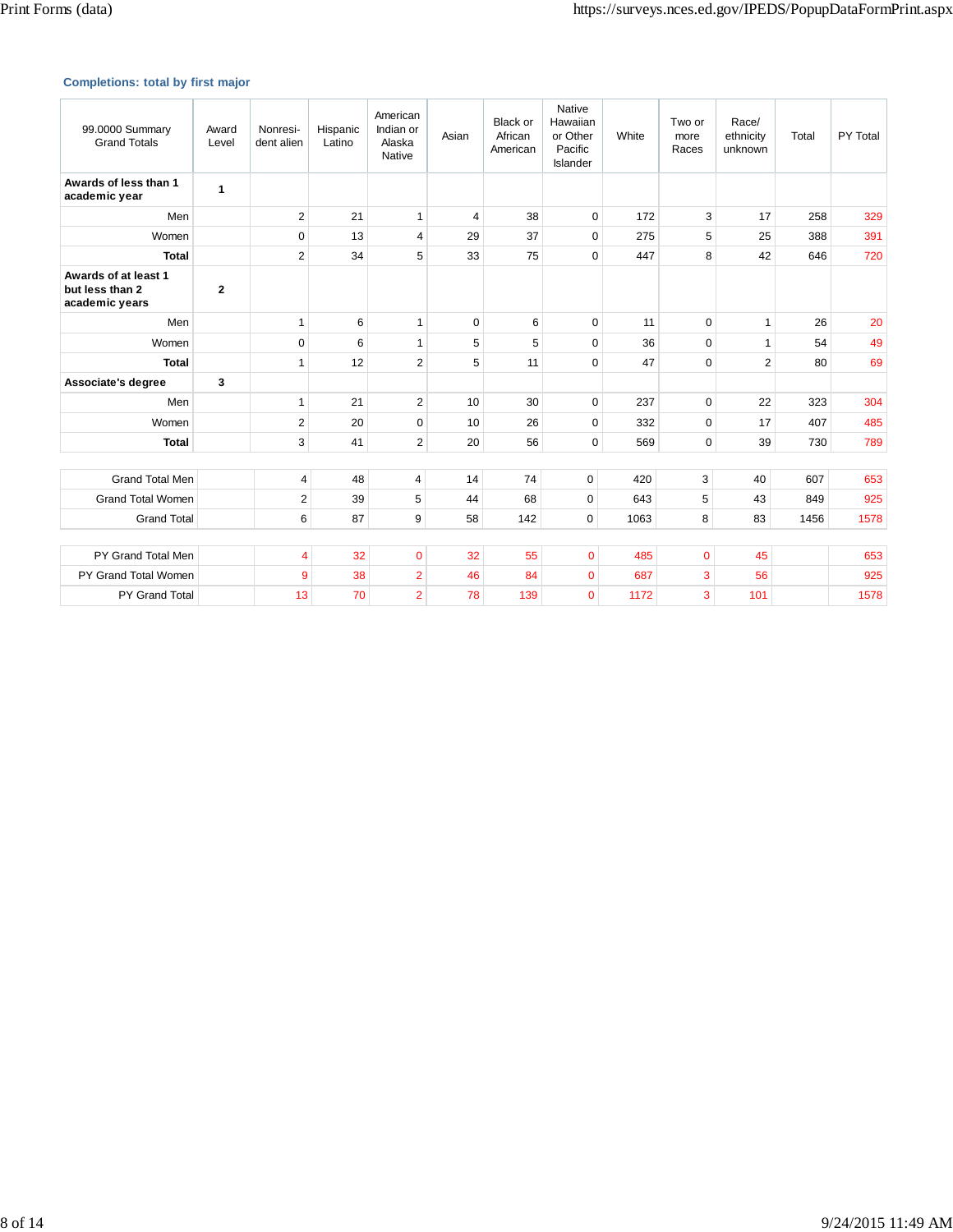| Institution: Parkland College (147916)                                                                                                                                                                                                                                                                                                                                                                                       |                    |                       |                    |                 | User ID: P1479161 |
|------------------------------------------------------------------------------------------------------------------------------------------------------------------------------------------------------------------------------------------------------------------------------------------------------------------------------------------------------------------------------------------------------------------------------|--------------------|-----------------------|--------------------|-----------------|-------------------|
|                                                                                                                                                                                                                                                                                                                                                                                                                              |                    | All Completers        |                    |                 |                   |
| Institutions must report the following information. (Some data will be pre-populated from the completions by CIP code<br>data.)                                                                                                                                                                                                                                                                                              |                    |                       |                    |                 |                   |
|                                                                                                                                                                                                                                                                                                                                                                                                                              |                    | <b>All Completers</b> |                    |                 |                   |
| Number of students by gender and race and ethnicity earning an award between July 1, 2014 and June 30, 2015.<br>Count each student only once, regardless of how many awards he/she earned. The intent of this screen is to collect<br>an unduplicated count of total numbers of completers.<br>• Report Hispanic/Latino individuals of any race as Hispanic/Latino<br>• Report race for non-Hispanic/Latino individuals only |                    |                       |                    |                 |                   |
|                                                                                                                                                                                                                                                                                                                                                                                                                              | Men                |                       | Women              |                 | Total             |
|                                                                                                                                                                                                                                                                                                                                                                                                                              | Number of Students | Total<br>Awards       | Number of Students | Total<br>Awards | <b>Students</b>   |
| Nonresident alien                                                                                                                                                                                                                                                                                                                                                                                                            | 4                  | 4                     | $\mathcal{P}$      | 2               |                   |
| Hispanic/Latino                                                                                                                                                                                                                                                                                                                                                                                                              | 37                 | 48                    | 32                 | 39              | 69                |
| American Indian or Alaska<br>Native                                                                                                                                                                                                                                                                                                                                                                                          | 3                  | 4                     | 2                  | 5               |                   |
| Asian                                                                                                                                                                                                                                                                                                                                                                                                                        | 12                 | 14                    | 37                 | 44              | 49                |
| <b>Black or African American</b>                                                                                                                                                                                                                                                                                                                                                                                             | 60                 | 74                    | 61                 | 68              | 121               |
| Native Hawaiian or Other<br>Pacific Islander                                                                                                                                                                                                                                                                                                                                                                                 | $\Omega$           | $\Omega$              | 0                  | $\Omega$        |                   |
| White                                                                                                                                                                                                                                                                                                                                                                                                                        | 381                | 420                   | 586                | 643             | 967               |
| Two or more races                                                                                                                                                                                                                                                                                                                                                                                                            | 3                  | 3                     | 5                  | 5               |                   |
| Race and ethnicity unknown                                                                                                                                                                                                                                                                                                                                                                                                   | 38                 | 40                    | 39                 | 43              | 77                |
| <b>TOTAL</b>                                                                                                                                                                                                                                                                                                                                                                                                                 | 538                | 607                   | 764                | 849             | 1.302             |
| PY TOTAL                                                                                                                                                                                                                                                                                                                                                                                                                     | 589                |                       | 867                |                 | 1,456             |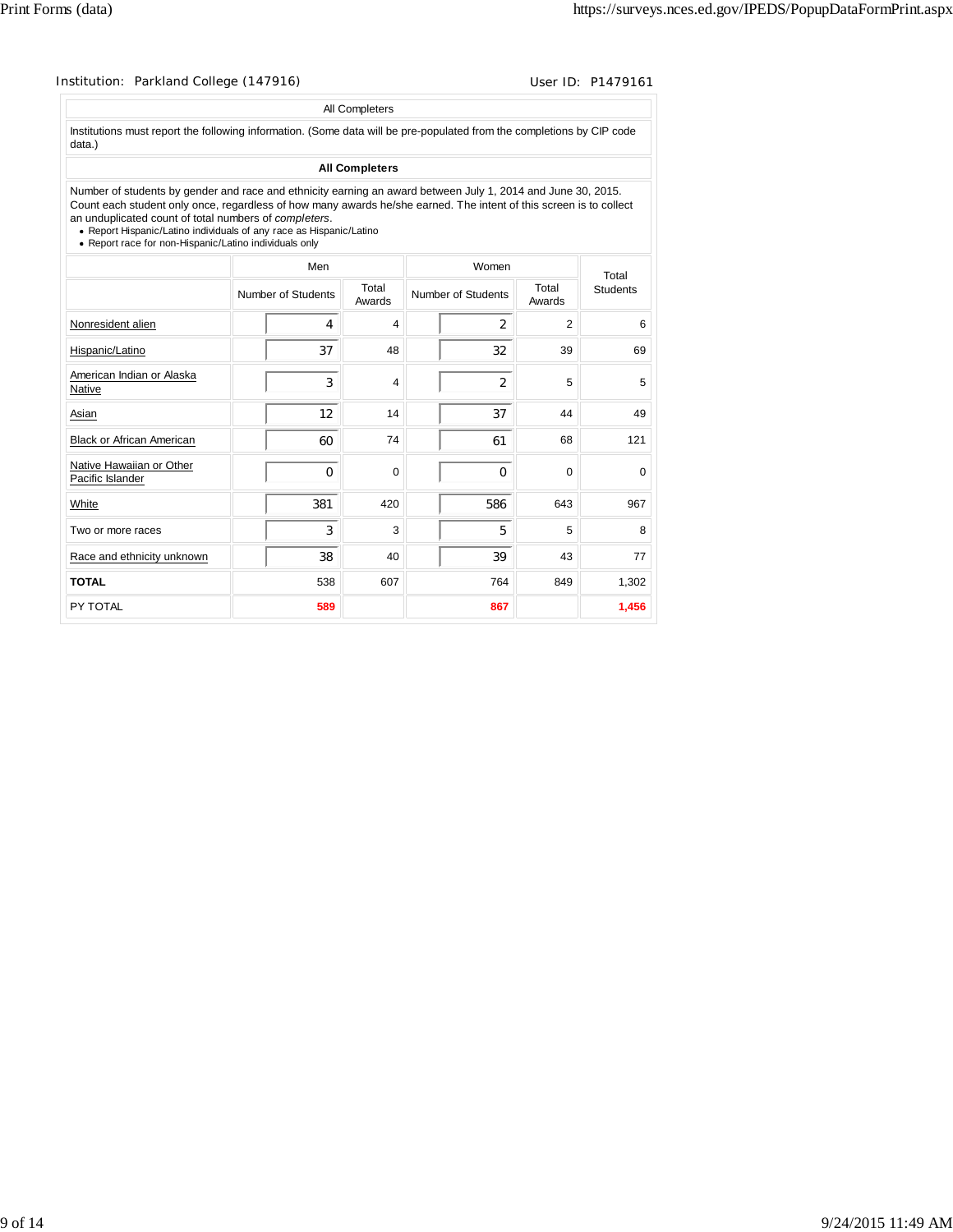| Institution: Parkland College (147916)                                                                                                                                                                                                                                                                                                                                                                              |                               |                     |
|---------------------------------------------------------------------------------------------------------------------------------------------------------------------------------------------------------------------------------------------------------------------------------------------------------------------------------------------------------------------------------------------------------------------|-------------------------------|---------------------|
|                                                                                                                                                                                                                                                                                                                                                                                                                     | Completers by Level           |                     |
| Institutions must report the following information. This screen will be shown for each of the following award categories<br>for which completions have been reported:                                                                                                                                                                                                                                               |                               |                     |
| • Less than 1-year certificates                                                                                                                                                                                                                                                                                                                                                                                     |                               |                     |
| • At least 1 but less than 4-year certificates<br>• Associate's degrees                                                                                                                                                                                                                                                                                                                                             |                               |                     |
| · Bachelor's degrees                                                                                                                                                                                                                                                                                                                                                                                                |                               |                     |
| · Master's degrees                                                                                                                                                                                                                                                                                                                                                                                                  |                               |                     |
| · Doctor's degrees<br>· Postbaccalaureate and post-master's certificates                                                                                                                                                                                                                                                                                                                                            |                               |                     |
|                                                                                                                                                                                                                                                                                                                                                                                                                     |                               |                     |
| Number of students by gender, by race and ethnicity, and by age earning this award between July 1, 2014 and June                                                                                                                                                                                                                                                                                                    | Less than 1-year certificates |                     |
| 30, 2015. Each student should be counted once per award level. For example, if a student earned a master's degree<br>and a doctor's degree, he/she should be counted once in master's and once in doctor's. A student earning two<br>master's degrees should be counted only once.<br>• Report Hispanic/Latino individuals of any race as Hispanic/Latino<br>• Report race for non-Hispanic/Latino individuals only |                               |                     |
|                                                                                                                                                                                                                                                                                                                                                                                                                     | <b>Number of Students</b>     | <b>Total Awards</b> |
|                                                                                                                                                                                                                                                                                                                                                                                                                     |                               |                     |
| <b>By Gender</b>                                                                                                                                                                                                                                                                                                                                                                                                    |                               | 258                 |
| Men                                                                                                                                                                                                                                                                                                                                                                                                                 | 236                           |                     |
| Women                                                                                                                                                                                                                                                                                                                                                                                                               | 360                           | 388                 |
| <b>TOTAL</b>                                                                                                                                                                                                                                                                                                                                                                                                        | 596                           | 646                 |
| PY TOTAL                                                                                                                                                                                                                                                                                                                                                                                                            | 703                           |                     |
|                                                                                                                                                                                                                                                                                                                                                                                                                     |                               |                     |
| <b>By Race/Ethnicity</b>                                                                                                                                                                                                                                                                                                                                                                                            |                               |                     |
| Nonresident alien                                                                                                                                                                                                                                                                                                                                                                                                   | 2                             | $\overline{2}$      |
| Hispanic/Latino                                                                                                                                                                                                                                                                                                                                                                                                     | 28                            | 34                  |
| American Indian or Alaska Native                                                                                                                                                                                                                                                                                                                                                                                    | 3                             | 5                   |
| Asian                                                                                                                                                                                                                                                                                                                                                                                                               | 29                            | 33                  |
| Black or African American                                                                                                                                                                                                                                                                                                                                                                                           | 67                            | 75                  |
| Native Hawaiian or Other Pacific Islander                                                                                                                                                                                                                                                                                                                                                                           | 0                             | 0                   |
| White                                                                                                                                                                                                                                                                                                                                                                                                               | 417                           | 447                 |
| Two or more races                                                                                                                                                                                                                                                                                                                                                                                                   | 8                             | 8                   |
| Race and ethnicity unknown                                                                                                                                                                                                                                                                                                                                                                                          | 42                            | 42                  |
| <b>TOTAL</b>                                                                                                                                                                                                                                                                                                                                                                                                        | 596                           | 646                 |
|                                                                                                                                                                                                                                                                                                                                                                                                                     |                               |                     |
|                                                                                                                                                                                                                                                                                                                                                                                                                     |                               |                     |
| <b>By Age</b>                                                                                                                                                                                                                                                                                                                                                                                                       |                               |                     |
| Under 18                                                                                                                                                                                                                                                                                                                                                                                                            | 2                             |                     |
| 18-24                                                                                                                                                                                                                                                                                                                                                                                                               | 291                           |                     |
| 25-39                                                                                                                                                                                                                                                                                                                                                                                                               | 217                           |                     |
| 40 and Above                                                                                                                                                                                                                                                                                                                                                                                                        | 86                            |                     |
|                                                                                                                                                                                                                                                                                                                                                                                                                     |                               |                     |
| Age Unknown                                                                                                                                                                                                                                                                                                                                                                                                         | 0                             |                     |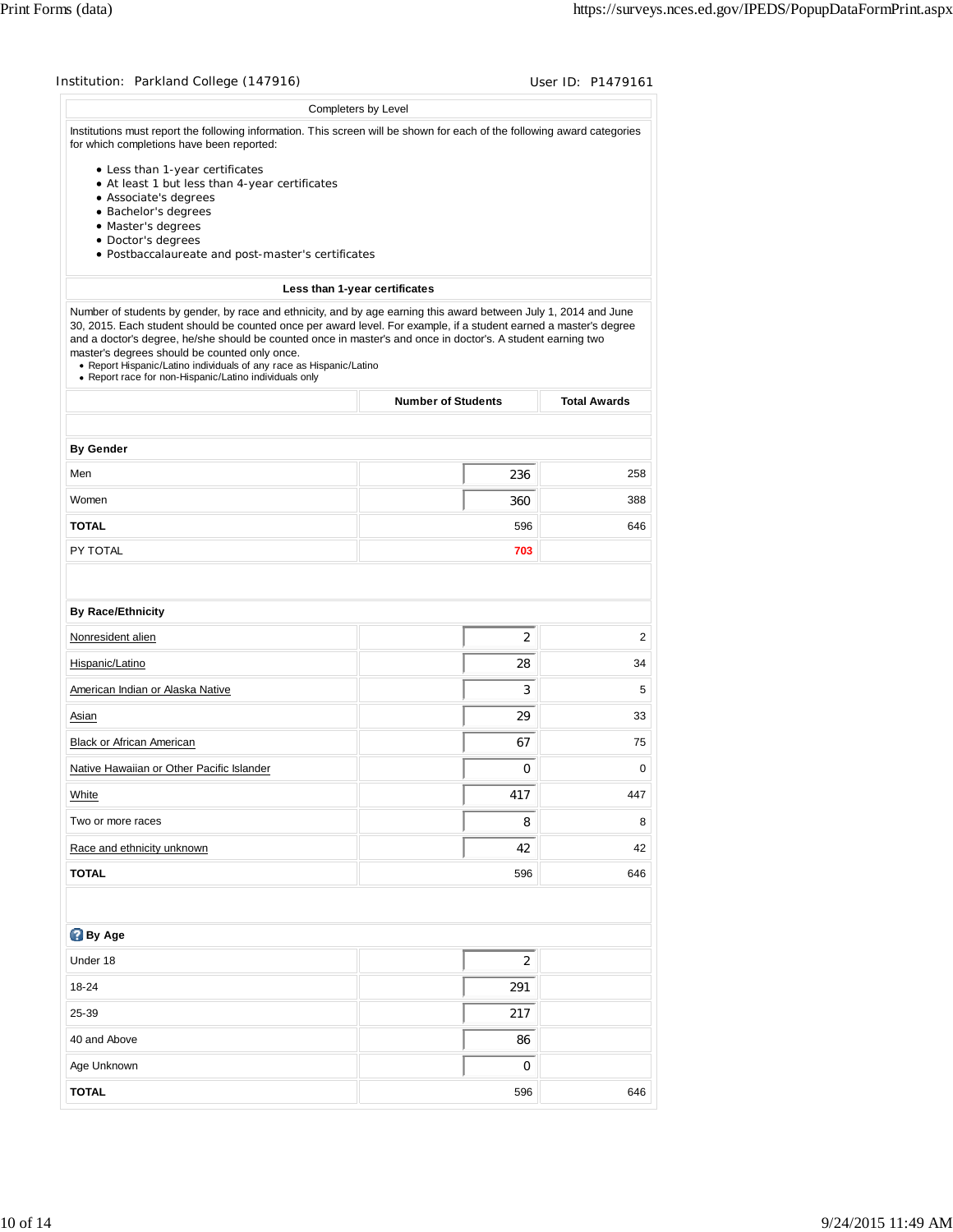| Institution: Parkland College (147916)                                                                                                                                                                                                                                                                                                                                                                                                                                                                                                  |                                              | User ID: P1479161   |
|-----------------------------------------------------------------------------------------------------------------------------------------------------------------------------------------------------------------------------------------------------------------------------------------------------------------------------------------------------------------------------------------------------------------------------------------------------------------------------------------------------------------------------------------|----------------------------------------------|---------------------|
|                                                                                                                                                                                                                                                                                                                                                                                                                                                                                                                                         | Completers by Level                          |                     |
| Institutions must report the following information. This screen will be shown for each of the following award categories<br>for which completions have been reported:                                                                                                                                                                                                                                                                                                                                                                   |                                              |                     |
| • Less than 1-year certificates<br>• At least 1 but less than 4-year certificates<br>• Associate's degrees                                                                                                                                                                                                                                                                                                                                                                                                                              |                                              |                     |
| · Bachelor's degrees<br>· Master's degrees                                                                                                                                                                                                                                                                                                                                                                                                                                                                                              |                                              |                     |
| · Doctor's degrees                                                                                                                                                                                                                                                                                                                                                                                                                                                                                                                      |                                              |                     |
| · Postbaccalaureate and post-master's certificates                                                                                                                                                                                                                                                                                                                                                                                                                                                                                      |                                              |                     |
|                                                                                                                                                                                                                                                                                                                                                                                                                                                                                                                                         | At least 1 but less than 4-year certificates |                     |
| Number of students by gender, by race and ethnicity, and by age earning this award between July 1, 2014 and June<br>30, 2015. Each student should be counted once per award level. For example, if a student earned a master's degree<br>and a doctor's degree, he/she should be counted once in master's and once in doctor's. A student earning two<br>master's degrees should be counted only once.<br>• Report Hispanic/Latino individuals of any race as Hispanic/Latino<br>• Report race for non-Hispanic/Latino individuals only |                                              |                     |
|                                                                                                                                                                                                                                                                                                                                                                                                                                                                                                                                         | <b>Number of Students</b>                    | <b>Total Awards</b> |
|                                                                                                                                                                                                                                                                                                                                                                                                                                                                                                                                         |                                              |                     |
| <b>By Gender</b>                                                                                                                                                                                                                                                                                                                                                                                                                                                                                                                        |                                              |                     |
| Men                                                                                                                                                                                                                                                                                                                                                                                                                                                                                                                                     | 25                                           | 26                  |
| Women                                                                                                                                                                                                                                                                                                                                                                                                                                                                                                                                   | 51                                           | 54                  |
| <b>TOTAL</b>                                                                                                                                                                                                                                                                                                                                                                                                                                                                                                                            | 76                                           | 80                  |
| PY TOTAL                                                                                                                                                                                                                                                                                                                                                                                                                                                                                                                                | 67                                           |                     |
|                                                                                                                                                                                                                                                                                                                                                                                                                                                                                                                                         |                                              |                     |
|                                                                                                                                                                                                                                                                                                                                                                                                                                                                                                                                         |                                              |                     |
| <b>By Race/Ethnicity</b>                                                                                                                                                                                                                                                                                                                                                                                                                                                                                                                |                                              |                     |
| Nonresident alien                                                                                                                                                                                                                                                                                                                                                                                                                                                                                                                       | $\mathbf{1}$                                 | 1<br>12             |
| Hispanic/Latino<br>American Indian or Alaska Native                                                                                                                                                                                                                                                                                                                                                                                                                                                                                     | 12<br>2                                      | 2                   |
| Asian                                                                                                                                                                                                                                                                                                                                                                                                                                                                                                                                   | 5                                            | 5                   |
| Black or African American                                                                                                                                                                                                                                                                                                                                                                                                                                                                                                               | 10                                           | 11                  |
| Native Hawaiian or Other Pacific Islander                                                                                                                                                                                                                                                                                                                                                                                                                                                                                               | 0                                            | 0                   |
| White                                                                                                                                                                                                                                                                                                                                                                                                                                                                                                                                   | 44                                           | 47                  |
| Two or more races                                                                                                                                                                                                                                                                                                                                                                                                                                                                                                                       | 0                                            | 0                   |
| Race and ethnicity unknown                                                                                                                                                                                                                                                                                                                                                                                                                                                                                                              | 2                                            | 2                   |
| <b>TOTAL</b>                                                                                                                                                                                                                                                                                                                                                                                                                                                                                                                            | 76                                           | 80                  |
|                                                                                                                                                                                                                                                                                                                                                                                                                                                                                                                                         |                                              |                     |
| <b>By Age</b>                                                                                                                                                                                                                                                                                                                                                                                                                                                                                                                           |                                              |                     |
|                                                                                                                                                                                                                                                                                                                                                                                                                                                                                                                                         |                                              |                     |
| Under 18                                                                                                                                                                                                                                                                                                                                                                                                                                                                                                                                | 0                                            |                     |
| 18-24                                                                                                                                                                                                                                                                                                                                                                                                                                                                                                                                   | 21                                           |                     |
| 25-39                                                                                                                                                                                                                                                                                                                                                                                                                                                                                                                                   | 40                                           |                     |
| 40 and Above                                                                                                                                                                                                                                                                                                                                                                                                                                                                                                                            | 15                                           |                     |
| Age Unknown                                                                                                                                                                                                                                                                                                                                                                                                                                                                                                                             | 0                                            |                     |
| TOTAL                                                                                                                                                                                                                                                                                                                                                                                                                                                                                                                                   | 76                                           | 80                  |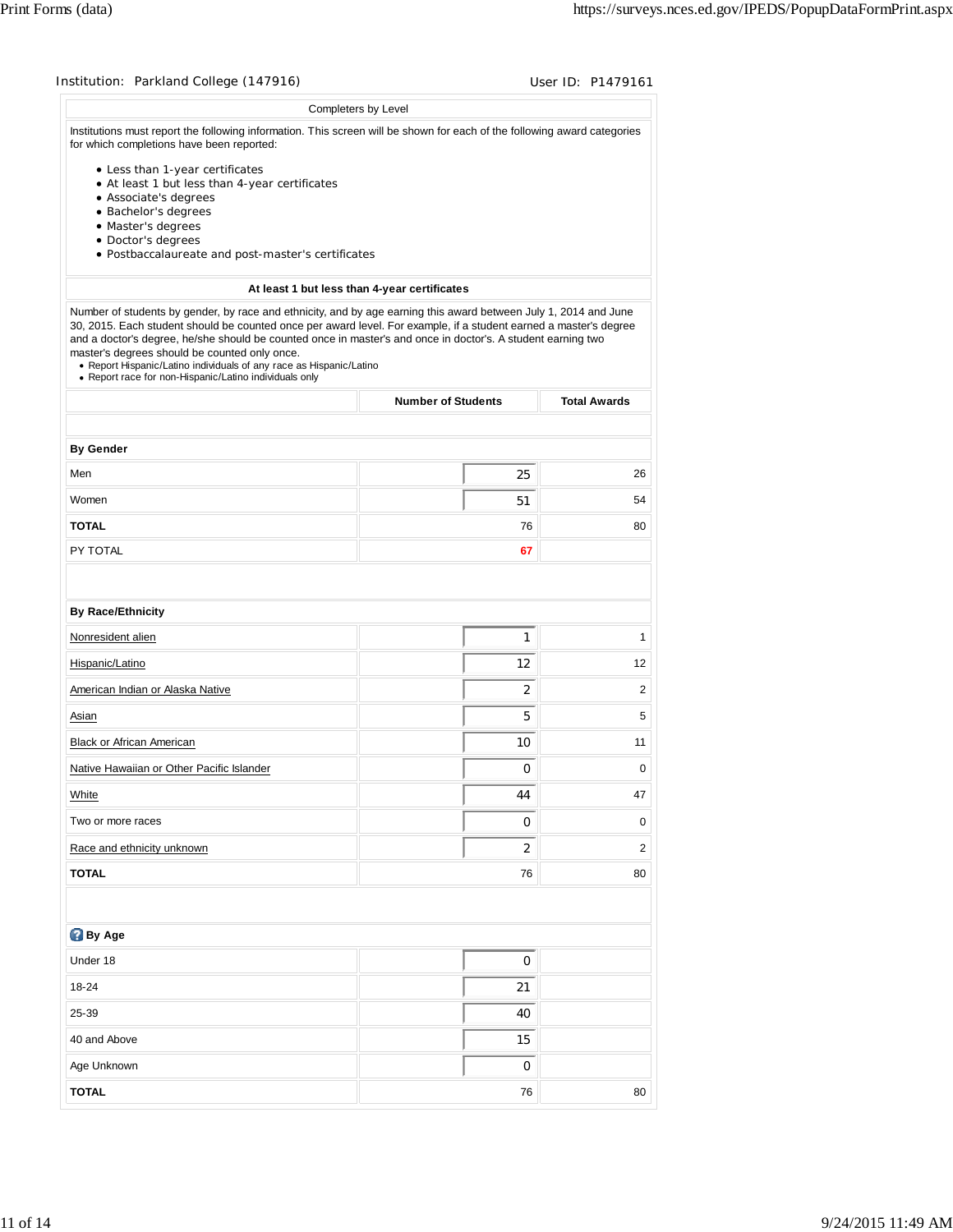|                                                                                                                                                                                                                                                                                                                                                                                                                                                                                                                                         | Completers by Level       |                     |
|-----------------------------------------------------------------------------------------------------------------------------------------------------------------------------------------------------------------------------------------------------------------------------------------------------------------------------------------------------------------------------------------------------------------------------------------------------------------------------------------------------------------------------------------|---------------------------|---------------------|
| Institutions must report the following information. This screen will be shown for each of the following award categories<br>for which completions have been reported:                                                                                                                                                                                                                                                                                                                                                                   |                           |                     |
| • Less than 1-year certificates                                                                                                                                                                                                                                                                                                                                                                                                                                                                                                         |                           |                     |
| • At least 1 but less than 4-year certificates<br>• Associate's degrees                                                                                                                                                                                                                                                                                                                                                                                                                                                                 |                           |                     |
| · Bachelor's degrees                                                                                                                                                                                                                                                                                                                                                                                                                                                                                                                    |                           |                     |
| · Master's degrees                                                                                                                                                                                                                                                                                                                                                                                                                                                                                                                      |                           |                     |
| · Doctor's degrees                                                                                                                                                                                                                                                                                                                                                                                                                                                                                                                      |                           |                     |
| · Postbaccalaureate and post-master's certificates                                                                                                                                                                                                                                                                                                                                                                                                                                                                                      |                           |                     |
|                                                                                                                                                                                                                                                                                                                                                                                                                                                                                                                                         | Associate's degrees       |                     |
| Number of students by gender, by race and ethnicity, and by age earning this award between July 1, 2014 and June<br>30, 2015. Each student should be counted once per award level. For example, if a student earned a master's degree<br>and a doctor's degree, he/she should be counted once in master's and once in doctor's. A student earning two<br>master's degrees should be counted only once.<br>• Report Hispanic/Latino individuals of any race as Hispanic/Latino<br>• Report race for non-Hispanic/Latino individuals only |                           |                     |
|                                                                                                                                                                                                                                                                                                                                                                                                                                                                                                                                         | <b>Number of Students</b> | <b>Total Awards</b> |
|                                                                                                                                                                                                                                                                                                                                                                                                                                                                                                                                         |                           |                     |
| <b>By Gender</b>                                                                                                                                                                                                                                                                                                                                                                                                                                                                                                                        |                           |                     |
| Men                                                                                                                                                                                                                                                                                                                                                                                                                                                                                                                                     | 316                       | 323                 |
| Women                                                                                                                                                                                                                                                                                                                                                                                                                                                                                                                                   | 402                       | 407                 |
| <b>TOTAL</b>                                                                                                                                                                                                                                                                                                                                                                                                                                                                                                                            | 718                       | 730                 |
| PY TOTAL                                                                                                                                                                                                                                                                                                                                                                                                                                                                                                                                | 781                       |                     |
| <b>By Race/Ethnicity</b>                                                                                                                                                                                                                                                                                                                                                                                                                                                                                                                |                           |                     |
| Nonresident alien                                                                                                                                                                                                                                                                                                                                                                                                                                                                                                                       | 3                         | 3                   |
| Hispanic/Latino                                                                                                                                                                                                                                                                                                                                                                                                                                                                                                                         | 41                        | 41                  |
| American Indian or Alaska Native                                                                                                                                                                                                                                                                                                                                                                                                                                                                                                        | $\overline{2}$            | 2                   |
| Asian                                                                                                                                                                                                                                                                                                                                                                                                                                                                                                                                   | 19                        | 20                  |
| Black or African American                                                                                                                                                                                                                                                                                                                                                                                                                                                                                                               | 55                        | 56                  |
| Native Hawaiian or Other Pacific Islander                                                                                                                                                                                                                                                                                                                                                                                                                                                                                               | 0                         | 0                   |
| White                                                                                                                                                                                                                                                                                                                                                                                                                                                                                                                                   | 560                       | 569                 |
| Two or more races                                                                                                                                                                                                                                                                                                                                                                                                                                                                                                                       | 0                         | 0                   |
| Race and ethnicity unknown                                                                                                                                                                                                                                                                                                                                                                                                                                                                                                              | 38                        | 39                  |
| <b>TOTAL</b>                                                                                                                                                                                                                                                                                                                                                                                                                                                                                                                            | 718                       | 730                 |
|                                                                                                                                                                                                                                                                                                                                                                                                                                                                                                                                         |                           |                     |
| <b>By Age</b>                                                                                                                                                                                                                                                                                                                                                                                                                                                                                                                           |                           |                     |
| Under 18                                                                                                                                                                                                                                                                                                                                                                                                                                                                                                                                | 0                         |                     |
| 18-24                                                                                                                                                                                                                                                                                                                                                                                                                                                                                                                                   | 400                       |                     |
| 25-39                                                                                                                                                                                                                                                                                                                                                                                                                                                                                                                                   | 249                       |                     |
| 40 and Above                                                                                                                                                                                                                                                                                                                                                                                                                                                                                                                            | 69                        |                     |
| Age Unknown                                                                                                                                                                                                                                                                                                                                                                                                                                                                                                                             | 0                         |                     |
| <b>TOTAL</b>                                                                                                                                                                                                                                                                                                                                                                                                                                                                                                                            | 718                       | 730                 |
|                                                                                                                                                                                                                                                                                                                                                                                                                                                                                                                                         |                           |                     |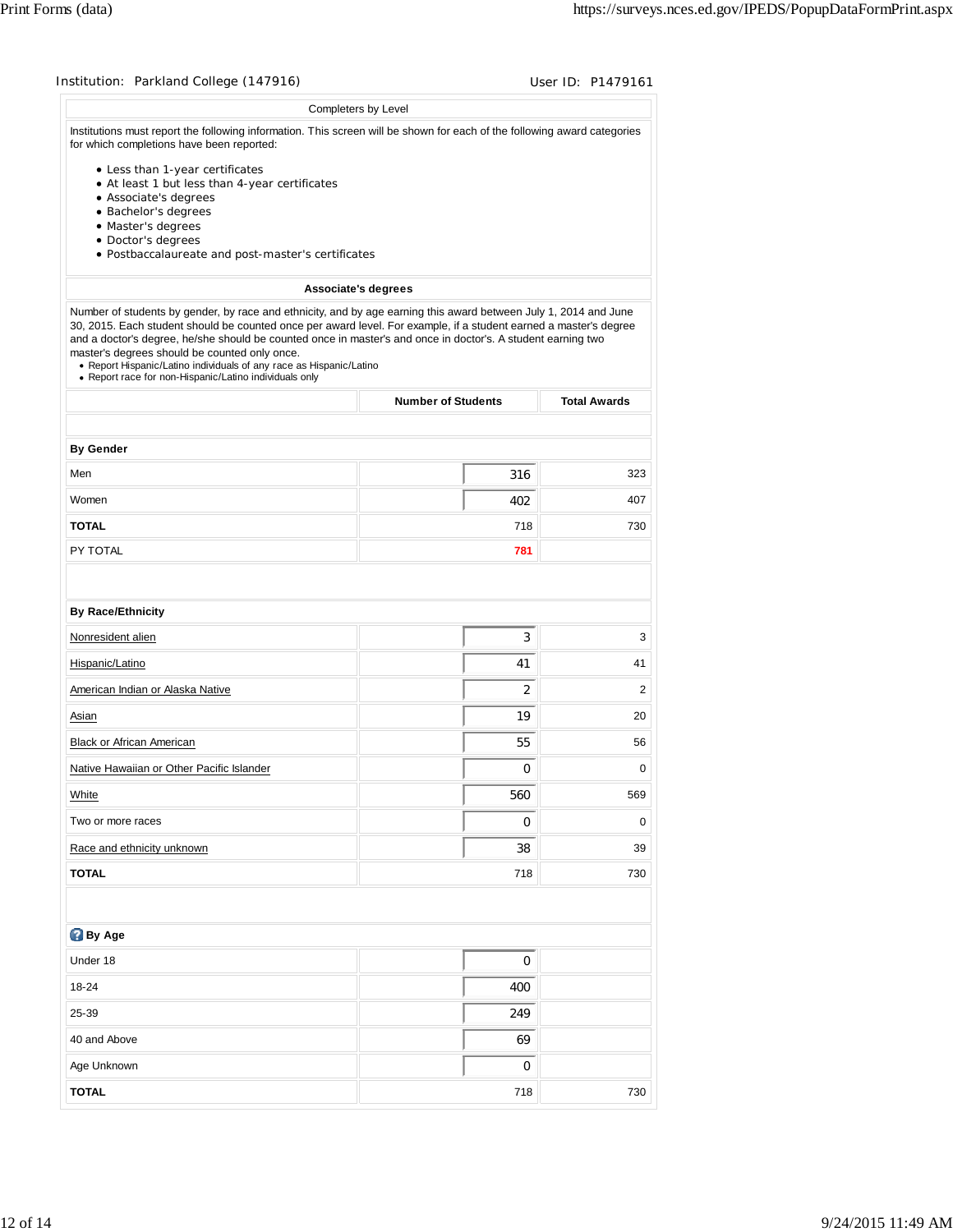Institution: Parkland College (147916) Contract the User ID: P1479161

**Summary** 

IPEDS collects important information regarding your institution. All data reported in IPEDS survey components become available in the IPEDS Data Center and appear as aggregated data in various Department of Education reports. Additionally, some of the reported data appears specifically for your institution through the College Navigator website and is included in your institution's Data Feedback Report (DFR). The purpose of this summary is to provide you an opportunity to view some of the data that, when accepted through the IPEDS quality control process, will appear on the College Navigator website and/or your DFR. College Navigator is updated approximately three months after the data collection period closes and Data Feedback Reports will be available through the Data Center and sent to your institution's CEO in November 2016.

Please review your data for accuracy. If you have questions about the data displayed below after reviewing the data reported on the survey screens, please contact the IPEDS Help Desk at: 1-877-225-2568 or ipedshelp@rti.org.

#### Summary of Completions Data

|                                                                                             | <b>Number of Completions</b> |                       |  |
|---------------------------------------------------------------------------------------------|------------------------------|-----------------------|--|
| <b>Award Level</b>                                                                          | 1 <sup>st</sup> major        | 2 <sup>nd</sup> major |  |
| Postsecondary award, certificate, or diploma<br>(less than 1 academic year)                 | 646                          | 0                     |  |
| Postsecondary award, certificate, or diploma<br>(at least 1 but less than 2 academic years) | 80                           | 0                     |  |
| Associate's degree                                                                          | 730                          | 0                     |  |
| Total number of degrees and certificates                                                    | 1.456                        |                       |  |

#### Summary of Completers Data

|                | <b>Number of Students</b> |       |       |  |
|----------------|---------------------------|-------|-------|--|
|                | Men                       | Women | Total |  |
| All Completers | 538                       | 764   | 1,302 |  |